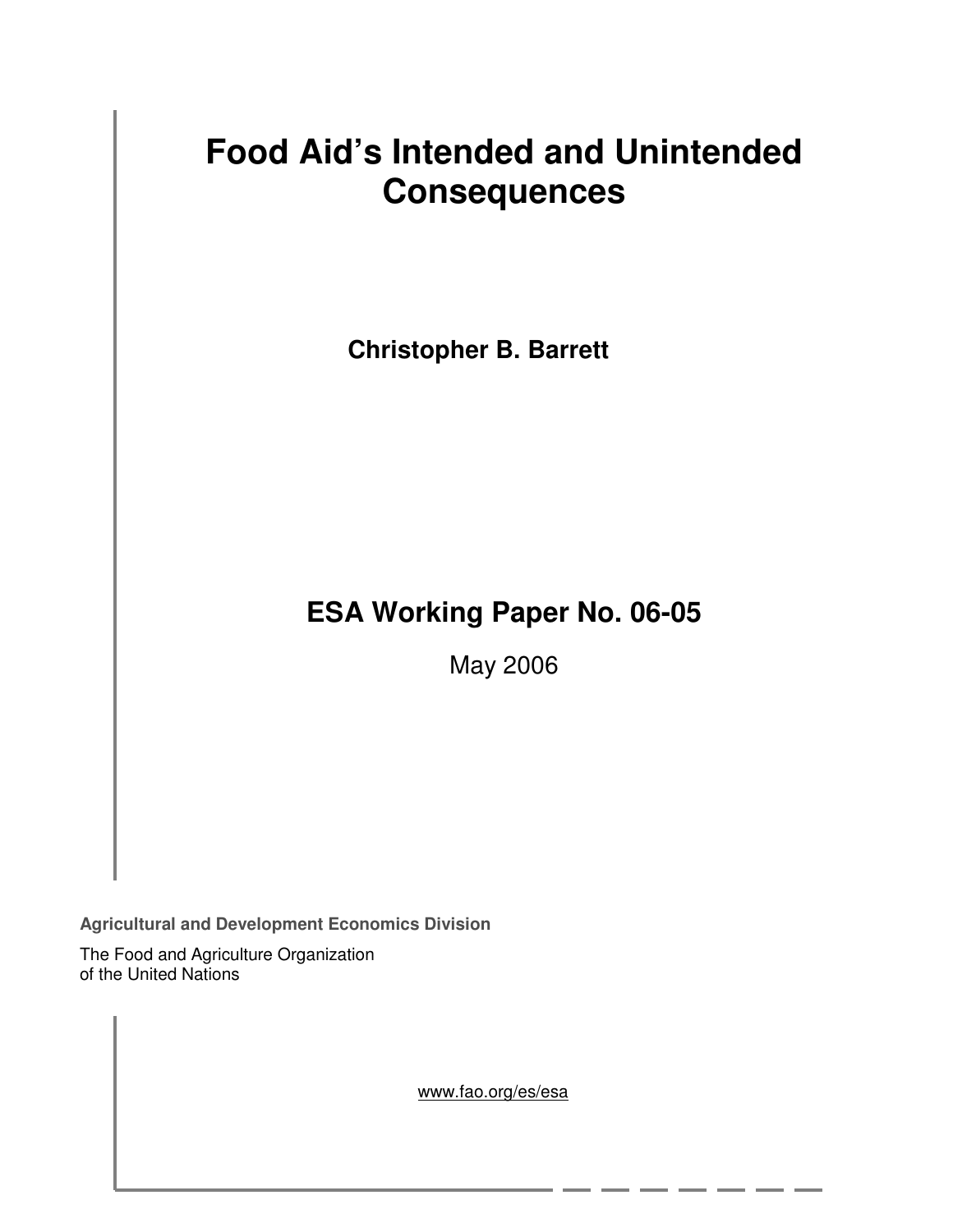# **ESA Working Paper No. 06-05**

**www.fao.org/es/esa**

# Food Aid's Intended and Unintended Consequences

May 2006

### **Christopher B. Barrett**  Cornell University USA e-mail : cbb2@cornell.edu

# **Abstract**

This paper surveys the existing empirical evidence on the unintended consequences of food aid. Micro-level evidence is presented on the impacts of food aid deliveries on household labour supply, production incentives, consumption patterns and natural resource use. At the meso-level, evidence on the impact of food aid on market development, market prices, informal insurance arrangements, and the behavior of implementing agencies is surveyed. Macro level evidence on the impact of food aid on balance of payments, economic growth, international trade, exchange rates and other factors is reviewed. Although food aid can have negative unintended consequences, the empirical evidence is thin and often contradictory. The available evidence suggests that harmful effects are most likely to occur when food aid arrives or is purchased at the wrong time, when food aid distribution is not well targeted to the most food insecure households, and when the local market is relatively poorly integrated with broader national, regional and global markets. These results imply the need for caution in basing food aid programming decisions on a relatively weak body of empirical evidence.

**Key Words:** food aid, aid effectiveness, dependency, disincentives, trade distortions.

**JEL:** F35, O19, Q17, Q18.

\* This paper draws heavily on Barrett and Maxwell (2005) and Lentz, Barrett and Hoddinott (2005). I thank Terri Raney, Dan Maxwell, Sarah Lowder, Erin Lentz and John Hoddinott for extensive and extremely helpful discussions. Any remaining errors are mine alone.

© Copyright 2006 by Christopher B. Barrett. All rights reserved. Readers may make verbatim copies of this document for non-commercial purposes by any means, provided that this copyright notice appears on all such copies.

The designations employed and the presentation of material in this information product do not imply the expression of any opinion whatsoever of the part of the Food and Agriculture Organization of the United Nations concerning the legal status of any country, territory, city or area or of its authorities, or concerning the delimitation of its frontiers or boundaries.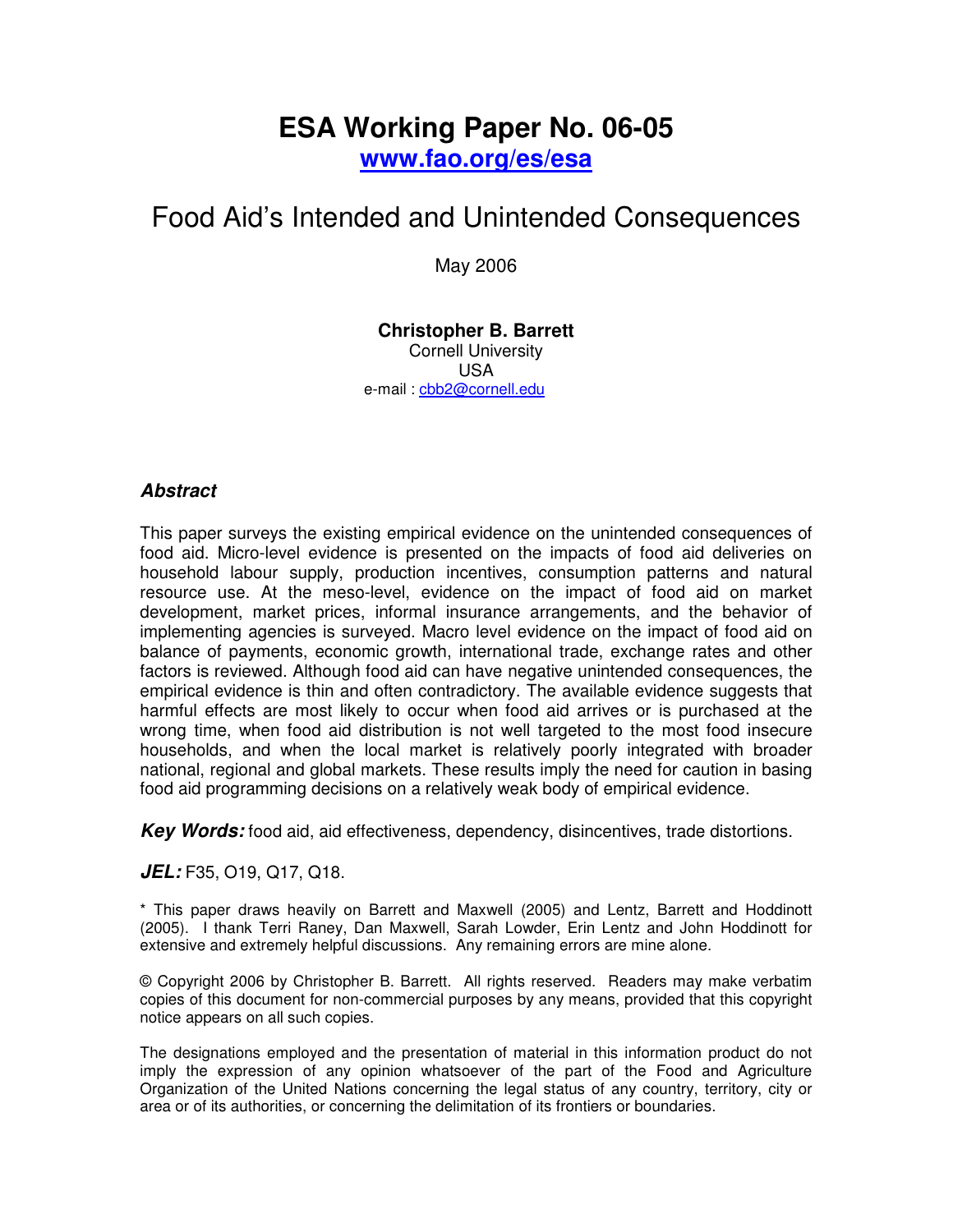#### I. Introduction

Food aid today is widely – and accurately – considered an instrument for addressing acute and chronic food insecurity in low-income communities. Although the main food aid programs were not originally focused on humanitarian objectives, and despite the fact that donor country agricultural surplus disposal, trade promotion and other motives still sharply constrain what can be accomplished with food aid, the core intent of most food aid today is plainly to relieve unnecessary human suffering. In a world in which nearly half the population survives on \$2/day or less, more than 800 million people go to sleep hungry any given night, and a child dies every five seconds due to hunger-related causes, the need to respond to the poor's need for food is ever-present and widespread.

While there is effectively universal agreement as to the desirability of the goal of reducing acute and chronic food insecurity, there remains considerable dispute as to how effective food aid is in achieving the goal. Part of the concern stems from the multiple objectives that underpin many food aid programs, sometimes inducing suspicion that the humanitarian face of food aid is merely a morally appealing cover for inherently objectionable corporate subsidies. But much of the concern arises instead because the ultimate impacts of food aid programs – like any other policy intervention – are not always as intended. The distinction between intentions and impacts is often an important gulf in debates over food aid, with those who question programs' impacts challenged by those who assert the programs' good intentions. The problem is that unintended consequences are sometimes quite important.

The concept of unintended consequences is a staple of economics. The basic idea is that the actions of governments, firms, individuals and other societal actors alter the incentives and constraints faced by other decision-makers, leading to feedback through induced behavioral response. Such feedback effects are often hard to anticipate but very real nonetheless. Unintended consequences can be favorable, as in Adam Smith's "invisible hand" effect of individually self-interested behavior leading to socially desirable outcomes or the "crowding-in" effects of certain public investments that induce complementary private investment. But generally people think of negative effects when they refer to unintended consequences, the attenuation of expected benefits due to some induced response to the original intervention.

The unintended consequences of food aid are commonly lumped under the catch-all label "dependency". Lentz et al. (2005) usefully explain that an individual, household, or community exhibits dependency when it cannot meet its immediate basic needs without external assistance.<sup>1</sup> Dependency thus defined is not necessarily an undesirable outcome. For households that cannot support themselves, such as those without able bodied adults, dependence on external assistance is very likely to be welfare enhancing when the alternative is destitution or worse. To distinguish this type of dependency from the more common,

-

<sup>&</sup>lt;sup>1</sup> This definition is a generalization of that proposed by Harvey and Lind (2005). Harvey and Lind identify four main uses of the term dependency (see also Lensink and White, 1999 and Riddell and Sobhan, 1996): governments and aid agencies relying on relief resources (Riddell and Sobhan, 1996); aid receipt resulting in erosion of individuals' initiative (see Lappe and Collins, 1977); aid undermining local economies (see Isenman and Singer, 1977); and, aid receipt stigmatizing recipients (see Dean, 2004).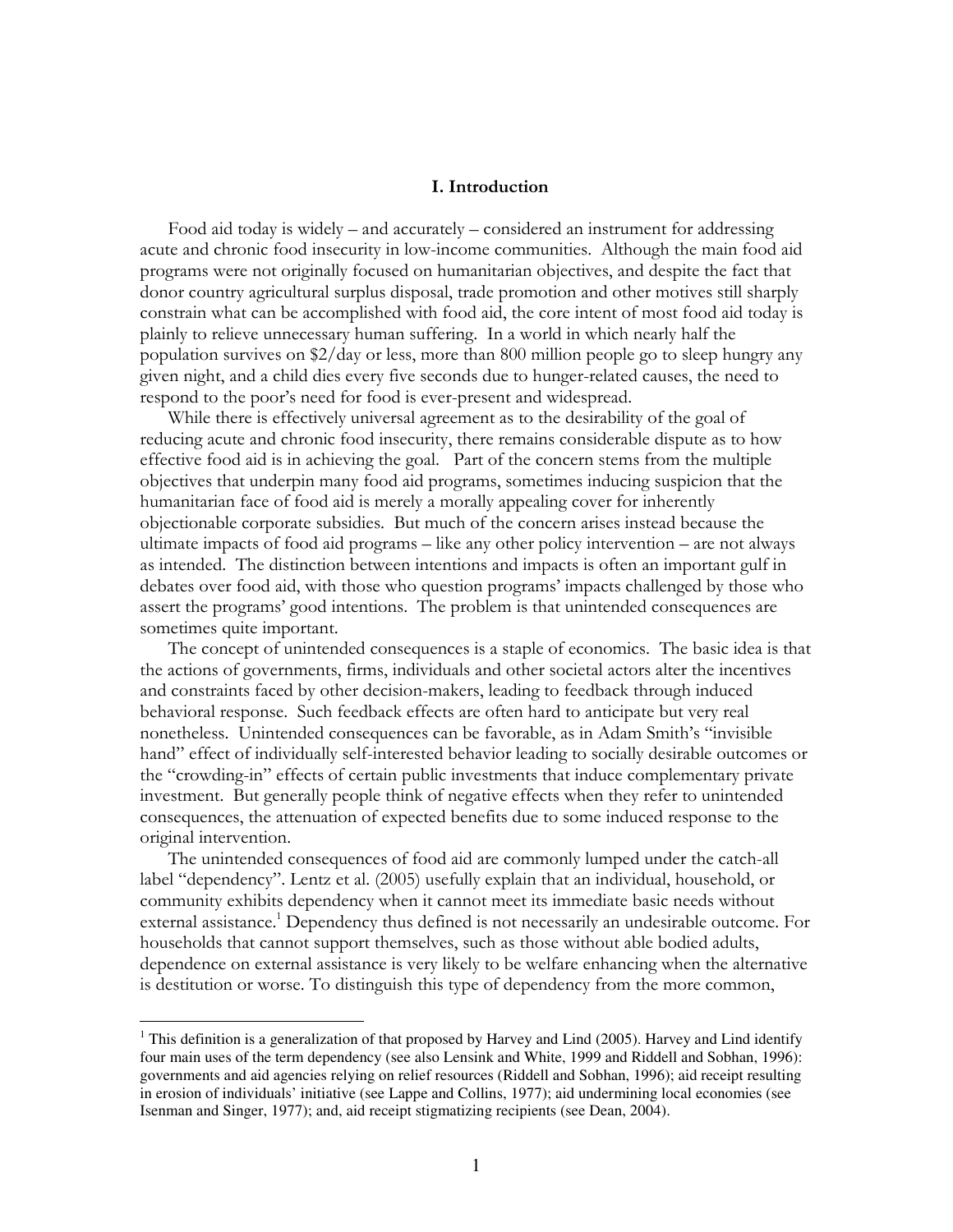pejorative use of the term, Lentz et al. (2005) refer to this welfare-improving sort as "positive dependency." Helping individuals, communities and organizations meet basic needs when they otherwise could not – fostering positive dependency – is indisputably desirable. Indeed, positive dependency is almost always intended. Food aid programs aim to save lives among acutely food insecure populations.

The undesirable aspect, "negative dependency", arises when meeting current needs comes at the cost of reducing recipients' capacity to meet their own basic needs in the future without external assistance. Negative dependency typically arises when individuals, households or communities alter their behavior in response to the provision of assistance that unwittingly creates disincentives to undertake desirable behavior (e.g., to grow a crop, or to allocate time to work). Debates and discussions surrounding 'dependency' often confound short-term and longer term negative effects but they are almost invariably about the unintended consequences of a food aid intervention.

The objective of this background paper is to briefly summarize the literature on the intended and unintended consequences of food aid, emphasizing the latter because the former are reasonably obvious. The remainder of this paper is structured as follows. Section II reviews the intended and unintended consequences of food aid at the micro-level of individuals and households. Section III then steps up to the next level of analysis, considering food aid's meso-level effects, after which Section IV summarizes the evidence on macro-level effects of food aid. Section V concludes.

Before proceeding, let me emphasize that readers should exercise caution when assessing claims made in the literature. Some data sets and empirical methods are better suited than others to exploring complex questions of food aid's behavioral and welfare effects. Many of the alleged negative effects of food aid or negative dependency triggers (e.g., Lappe and Collins 1977; Jean-Baptiste 1979; Jackson and Eade 1982) are supported only by unverified anecdotes rather than by detailed ethnographic or econometric research. These reports of food aid causing negative dependency are based on aid and negative dependency's simultaneous existence rather than on a demonstrable causality. This distinction between causality and correlation is critical. As Hoddinott (2003, p.2) explains, "Purported disincentive effects are based on the assumption that receipt of food aid and other household characteristics are uncorrelated. This is a strong assumption. If food aid goes to poorer villages… or villages receiving shocks that reduce the returns to labour, then the claimed disincentive effect is merely capturing the impact of these other characteristics". Similarly, Barrett and Maxwell (2005, p.180) argue "…claims of dependency seem to have the direction of causality wrong. Shocks cause behavioral change that may necessitate various types of safety nets, including food aid. But food aid volumes transferred, in almost all cases, are simply too modest to make people dependent upon them, although they can help keep them alive and they can surely change the incentives that affect the behavioral choices they make…". Most recently, Abdulai, Barrett and Hoddinott (2005) find that there is indeed a negative simple bivariate correlation between household-level food aid receipt and on-farm labor effort or investment in Ethiopia or between national-level food aid receipt and per capita food production in sub-Saharan Africa; but when one controls properly for confounding effects that are likely correlated with both food aid receipt and labor effort, investment or overall productivity (e.g., rainfall, household characteristics), that negative relation disappears and sometimes even turns mildly positive. This background paper thus proceeds by integrating and critically evaluating concepts and hypothetical effects with reference to empirical findings, but does not restrict the discussion purely to effects that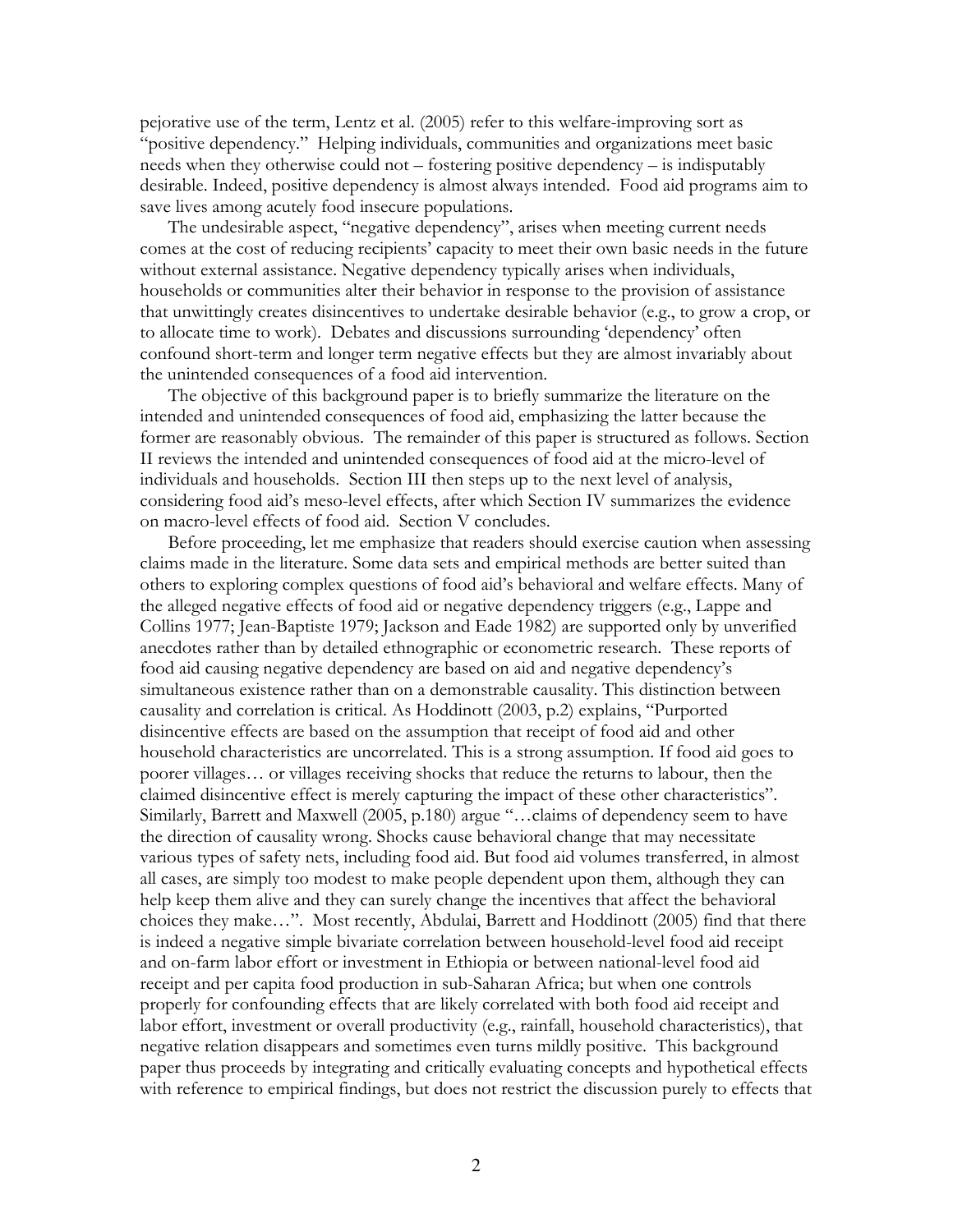have been rigorously demonstrated lest we overlook plausible but as yet under-researched phenomena.

#### II. Micro-Level Effects

To understand how positive or negative effects can arise from food aid, it helps to have a conceptual framework in mind. One approach is to begin with the idea that households control a bundle of assets or endowments. These include physical capital (agricultural tools, livestock), natural capital (owned land, access to common property resources), human capital (in the form of knowledge, skills and health), financial capital (cash-in-hand, bank accounts, net loans outstanding), and social capital (networks, norms and social trust that facilitates coordination and cooperation). In addition, households have labor power – the physical ability of household members to generate income. Households allocate these endowments across a number of activities including agricultural production, wage employment (both locally or elsewhere via migration and remittances), and non-farm, own-business activities. These allocations are based on perceptions regarding current and future returns to these activities, their variability and the extent to which returns move together (co-vary) or diverge. All these activities generate income. In addition, households may obtain income via transfers from other households, NGOs or from government.

With this in mind, consider Figure 1 (adapted from Lentz et al. 2005), which represents the possible impacts of food aid at a very general level. It shows that food aid flows can have two broad classes of effects: an insurance effect before (ex ante of) the flow, and a transfer effect after (ex post of) the flow. Both effects can alter behaviors (e.g., by changing incentives) and can generate positive dependency or can trigger negative dependency. The former are typically intended effects, while the latter, undesirable consequences are invariably unintended. But they can often be anticipated through thoughtful analysis.

Ex ante crisis, the expectation of assistance may induce behavioral responses in so far as prospective recipients anticipate food aid flows in response to an adverse shock, as shown in the bottom portion of Figure 1. Food aid may fill in holes in social safety nets, providing insurance to those who are otherwise uninsured (i.e., those lacking private support during a crisis). That is the aim of extant transfer and safety net programs. However, the unintended effect is that food aid may (also or instead) crowd out pre-existing informal and formal insurance arrangements operationalized through remittances, household labor exchange, and government relief efforts. If crowding out undermines safety nets already in place, leaving individuals less able to cope without outside assistance when a crisis occurs, it can trigger further need for food aid over time, a clearly unintended outcome.

Expectations of assistance may also induce increased risk taking, an effect economists label "moral hazard". Because the insurance will at least partially reimburse an actor if a lowpayoff event occurs, actual risk exceeds the perceived risk that guides behavior, inducing individuals or organizations to take on more risk than they would if they fully internalized the consequences of their choices. Moral hazard is typically thought to be an adverse, unintended effect in that it may increase the frequency and severity of adverse shocks. But as an emerging literature on poverty traps emphasizes, if cautious management of risk induces poor households to choose low risk, low return livelihood strategies that leave them chronically vulnerable, providing insurance and encouraging a bit more risk-taking may be desirable as a medium-to-long-term strategy for inducing accumulation, growth and selfsufficiency (Dercon 2004, Carter and Barrett 2006). Thus encouraging risk taking among a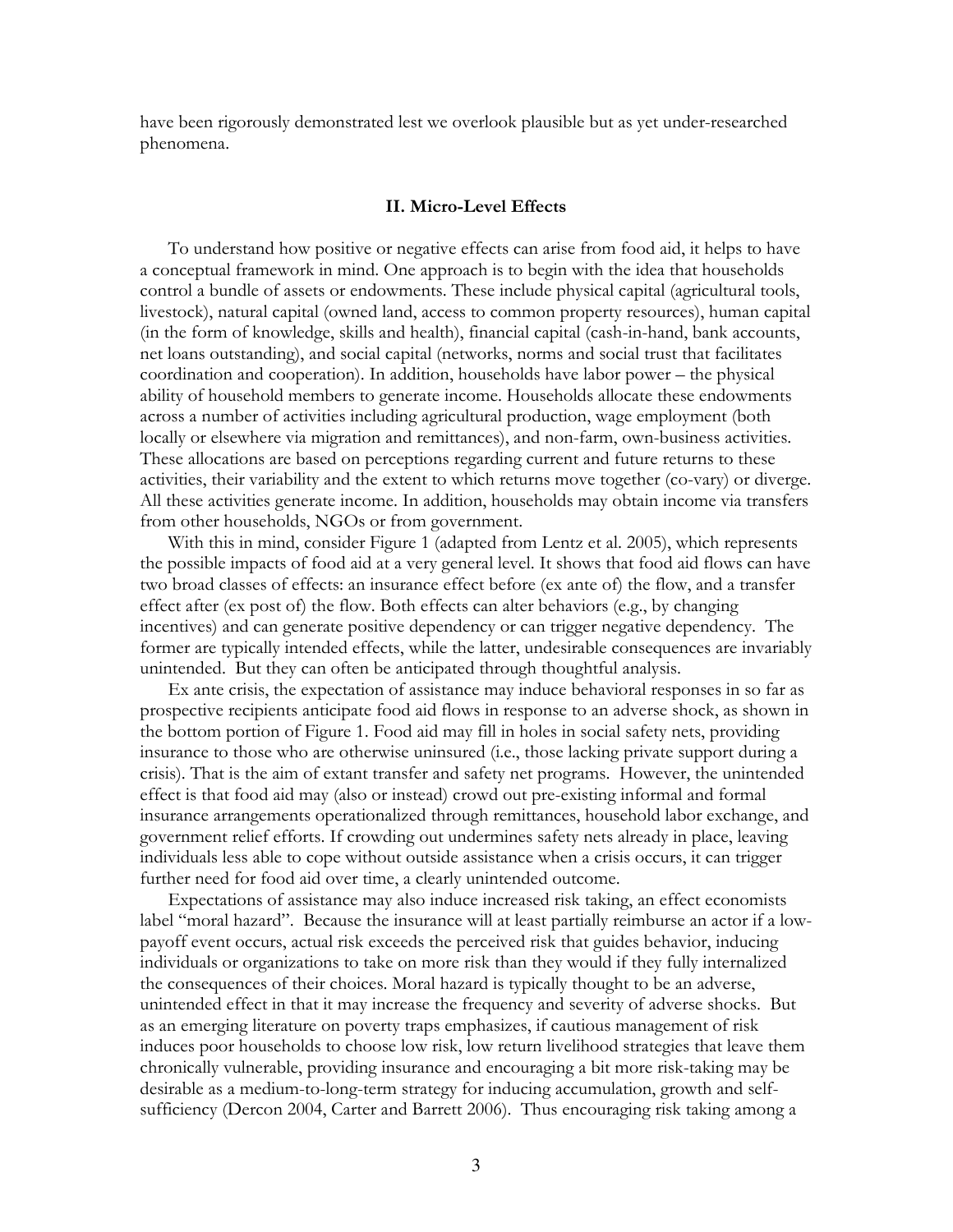subpopulation otherwise predisposed towards conservative, low-return strategies may be intentional, although we know of few if any food aid programs for which that has been true to date.

Ex post crisis, the provision of food or cash is effectively an income transfer. As such, it increases local demand for food, with the increase in food consumption greatest when the transfer is provided in kind. When food aid is provided in kind, it also increases the supply of food. Food aid in kind typically leads to greater growth in supply than in demand following the basic logic of Engel's Law: demand for food increases more slowly than income. In the case of food aid, the income is provided in the form of commodities, thus food supply expands faster than demand. This has two potential effects. First, it will exert some downward pressure on local food prices if the local market is not extremely well integrated into broader national and global markets. Second, food aid will typically displace some commercial purchases, whether from domestic or foreign suppliers. Typically, neither price reduction nor market displacement effects are intended, but it is effectively impossible to avoid at least one – if not both – effects.

Food aid affects markets even when one does not bring commodities in from abroad. When assistance is instead provided in the form of cash for the local purchase of food or as cash transfers, it expands local food demand. This boosts commercial purchases, whether from domestic or foreign suppliers, and can increase local prices if the local market is not well integrated into broader national and global markets. This effect is sometimes intended, as local and regional purchases are often justified on the basis of helping to establish commercial marketing channels. But the effects can also be unintended, as when local purchases drives up food prices, thereby harming poor, net buyers who do not benefit from the food aid distribution.

Changes in prices or in the volume of food traded locally may have both positive, intended effects – e.g., freeing up scarce cash for recipients who are small farmers to invest in productivity-enhancing inputs during the growing season – and adverse, unintended effects, as when higher food prices fuelled by local purchases or cash transfers force poor consumers to liquidate precious productive assets (e.g., land or livestock) in order to meet immediate consumption needs, thereby compromising future well-being. Indeed, as we show below, it is typically impossible to have only intended, positive effects from a food aid program. If one has such effects, there are almost always unintended, adverse effects on some subpopulation.

Another reason for unintended effects of food aid is that most households neither understand who is targeted for aid nor how the quantity of aid per household is determined and thus do not adjust behavior to food aid flows; see Gilligan and Hoddinott (2005) for a recent Ethiopian example. Harvey and Lind (2005) refer to this as food aid lacking transparency and accountability. If food aid delivery is not reliable, then the efficacy of aid as household insurance is low. In turn, when households cannot rely on food aid delivery after a crisis, they are less likely to make ex ante decisions about livelihoods that depend upon aid receipt. So the intended effects of food aid as insurance become attenuated. Moreover, the quantity of food aid is usually too small to encourage household reliance on it (Barrett and Maxwell, 2005; Little, 2005; Lentz and Barrett, 2005). Further, it is often not clear to recipients if they will be targeted to receive aid at all (Bennett, 2001; Harvey and Lind, 2005). Little (2005) argues that the small amounts and the irregular timing of deliveries discourage Ethiopians from relying on food aid.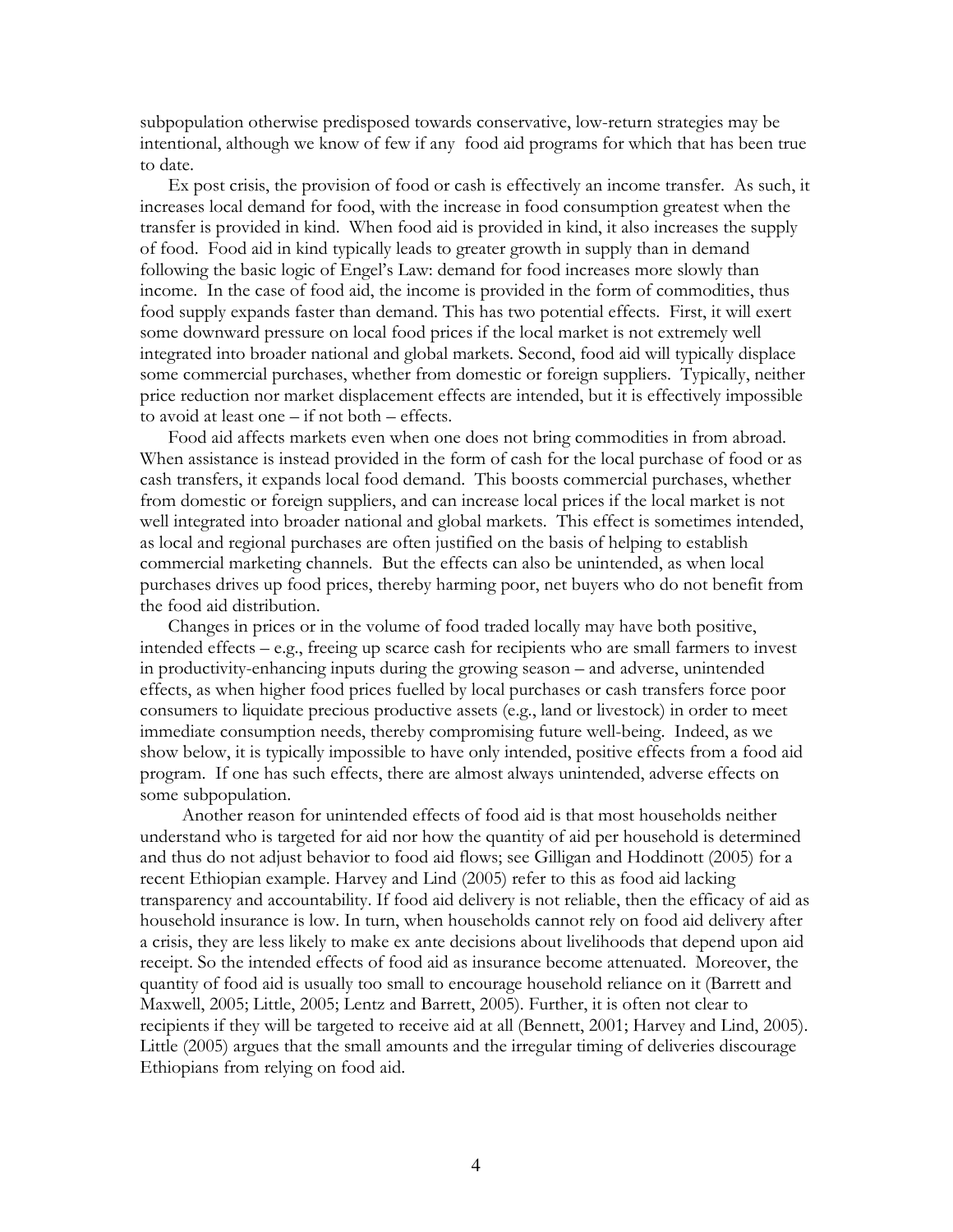#### A. Intended Consequences<sup>2</sup>

The intended, micro-level effects of food aid are reasonably straightforward: to provide insurance to avoid catastrophic losses and to provide income transfers – often in the form of food – so as to guarantee at least minimal access to the food necessary to meet the internationally recognized human right to food. The aim is to save lives, protect assets and, when possible, sustainably improve beneficiaries lives through enabling investment in improved human nutrition and health, or in productivity-enhancements to household livelihoods.

Food aid used in humanitarian emergencies is largely intended to protect human nutritional status and human life, although in many kinds of emergencies, protecting livelihood assets is critical as well. The most common applications of food aid for protecting human life and nutritional status in acute humanitarian emergencies are: (i) general nutrition support, primarily through direct distribution of a basic food ration to vulnerable groups (based on some assessment of need); (ii) correcting malnutrition via supplementary or therapeutic feeding for especially acutely affected sub-groups; and (iii) food for work (FFW) if the emergency intervention is mounted rapidly enough to begin before people have been so badly affected by the crisis that they cannot undertake sustained physical labor. It is very difficult to get good figures on the impact of emergency food aid operations, given the context in which they take place. Nonetheless, emergency food aid is widely acknowledged to have protected the lives and health of hundreds of millions of emergency-affected people over the past fifty-plus years. Hence the growing focus on emergency assistance within the food aid community. WFP (2004) reported having devoted 90% of its resources to emergencies in 2003 and notes that number of deaths resulting from causes other than direct violence in emergencies dropped 40% during the decade between 1993 and 2003.

Outside of humanitarian emergencies, food aid's intended consequences become less clearly distinguishable from those of development interventions underpinned by non-food resources. Firm evidence on the broader nutritional impacts of non-emergency food aid sourced from abroad is strikingly scarce, although there is ample good evidence of favorable nutritional and healthy effects of food assistance programs more generally – food stamps, food subsidies, public employment schemes, school feeding programs, supplementary feeding programs, etc. – on participant food consumption, health or nutritional status. $3$ Similarly, while interventions such as public works projects underpinned by food aid (as FFW), maternal and child health centers, school feeding programs, etc. justifiably receive widespread support as instruments of development policy, there remain legitimate questions as to whether this justifies food aid, rather than cash, as the means to support such interventions. The literature clearly suggests that food aid can effectively achieve its primary intended effects: to ensure adequate food for vulnerable peoples in humanitarian emergencies; in social protection and safety nets, as insurance against difficult-to-reverse loss of crucial productive assets, especially human health; and sometimes in support of more general development efforts.

<sup>&</sup>lt;sup>2</sup> This section draws heavily on Barrett and Maxwell (2005), especially chapter 7.

 $3$  See the review in Barrett (2002b). Examples of more recent evidence on food aid specifically include Quisumbing (2003) and Yamano et al. (2003).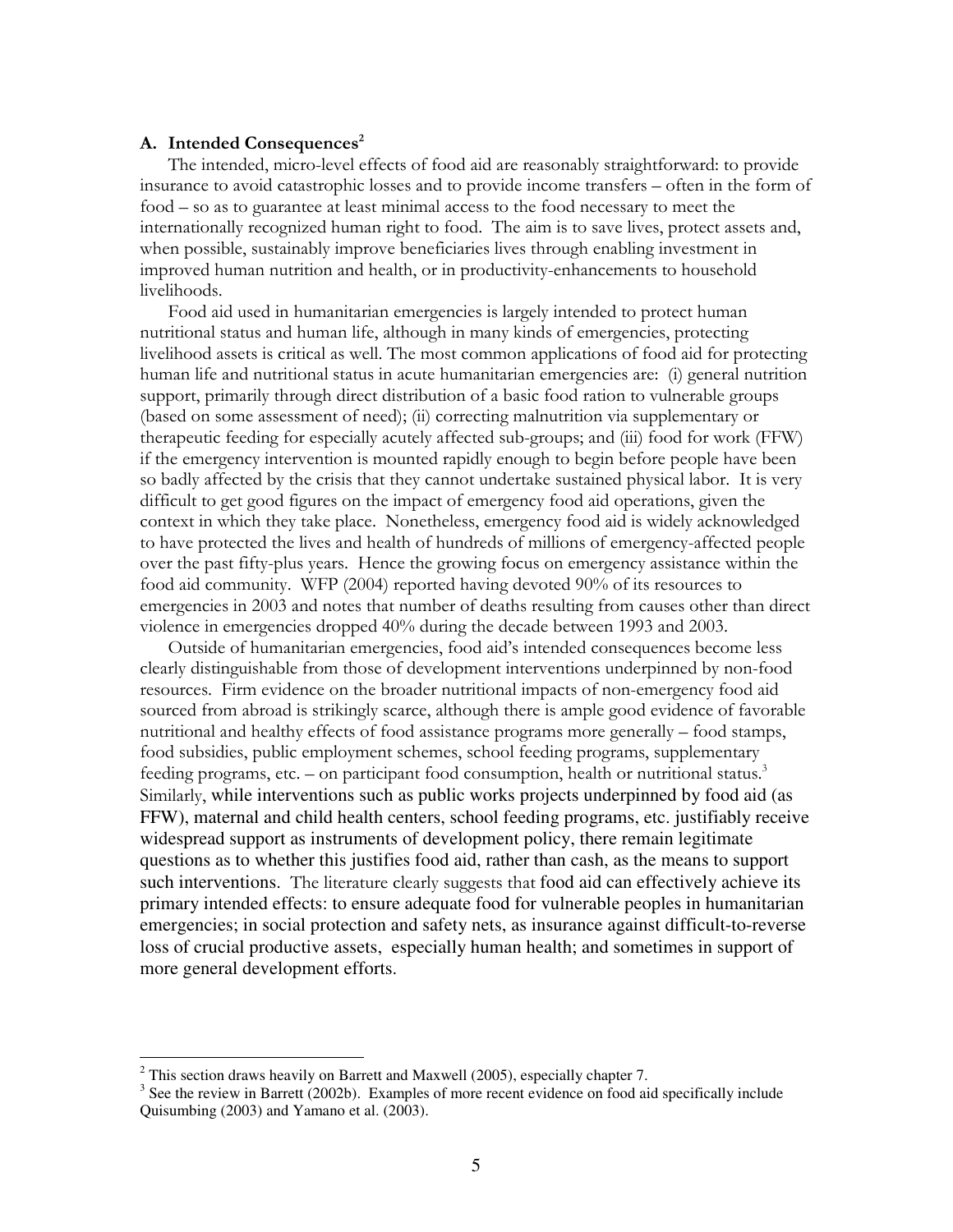#### B. Unintended Consequences

Things do not always work out that way, in spite of the best intentions. Even the best designed and managed food aid programs suffer errors, primarily due to the inherent difficulty of targeting all of, but only, those who would otherwise be food insecure. Errors of exclusion/omission – inadvertently missing intended recipients – often lead to unintended, adverse humanitarian impacts associated with poor health and nutrition of vulnerable subpopulations. Meanwhile, errors of inclusion/leakage – inadvertently providing food aid to unintended beneficiaries – and food aid delivered at the wrong time or in an inappropriate form can often create unintended disincentives to desired behaviors.

#### 1. Household labor disincentives

Perhaps the most pervasive – and we believe, misguided – claim is that food aid somehow makes people lazy, that food aid unintentionally discourages people from working. It is certainly true that microeconomic theory suggests that because transfers increase recipients' welfare, they generate income effects that will tend to reduce labor supply simply because even hard-working people prefer more leisure to less.<sup>4</sup> The economic reality that any transfer – whether in the form of food or not – discourages recipients from working, everything else held constant, undermines much popular support for transfers, as heated debates over the past decade about domestic welfare programs in Europe and North America have vividly demonstrated. The empirical evidence also shows, however, that labor supply becomes more responsive to changes in income as people grow wealthier. The implication is that targeting errors of inclusion magnify the labor market disincentive effects inherent to food aid (or any other form of transfer) by providing benefits to those who are most able and willing to turn transfers into leisure instead of increased food consumption. The distortionary effects of food aid on labor supply appear minimal when food aid is appropriately targeted to intended recipients. Put differently, when one encounters an apparent labor disincentive problem, this typically signals poor targeting as the root problem, not a poor work ethic among intended recipients.

A slightly different sort of labor distortion can arise when food-for-work (FFW) programs are relatively more attractive than work on recipients' own farms/businesses, either because the FFW pays immediately, or because the household considers the payoffs to the FFW project to be higher than the returns to labor on its own plots. In this case, food aid-based programs siphon productive inputs away from local private production, creating a distortion due to substitution effects, rather than the income effects on which the prior paragraph focused.

In theory, poor timing and FFW wages that are above prevailing market rates can cause negative dependency by diverting labor from local private uses, particularly if FFW obligations decrease labor on a household's own enterprises during a critical part of the production cycle (Jackson and Eade,1982; Grassroots International 1997, Lappe and Collins, 1977; Molla, 1990; Salsbury, 1992). For highly food-insecure recipients, FFW program participation may provide recipients with essential food today while hindering labor investments in future productivity, a classic case of positive dependency (humanitarian support) inextricably twinned with negative dependency.

-

<sup>4</sup> Kanbur et al. (1994), Barrett (2002a).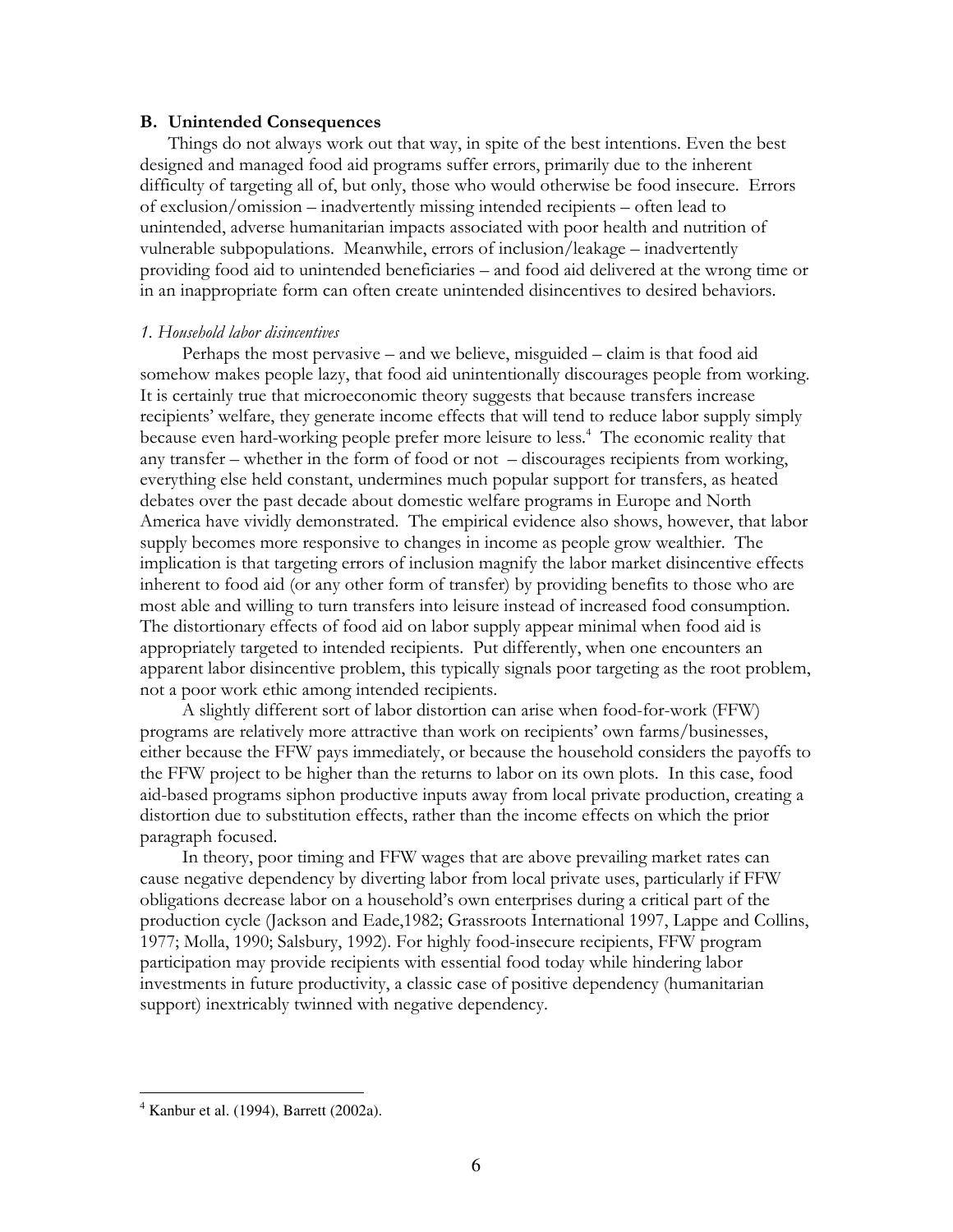#### 2. Production disincentives

Beyond – and building on – labor disincentive effects, food aid can have the unintended consequence of discouraging household-level production. If food aid lowers local food prices, that may decrease the relative payoffs to investing in one's own production. This type of disincentive impacts not only food aid recipients – who may enjoy a countervailing stimulative effect due to the increased resources at their disposal – but perhaps especially to non-recipient producers who live in or sell to areas receiving food aid flows. In theory, a producer is more at risk of facing food aid-induced disincentives the more unresponsive (i.e., inelastic) demand they face.

These disincentive effects can be short-term in nature, in which case concerns about negative dependency are minimal. The risk of triggering negative dependency looms largest when food aid has what producers expect to be a relatively permanent negative effect on product prices, or when it interrupts regular investment or maintenance cycles that maintain or enhance local agricultural productivity. The key triggers to study are thus the medium-tolong-term expected price effects and any disruptions in on-farm activities due to the method and timing of food distribution. Both of these factors are largely driven by programming variables such as targeting methods and timing of deliveries.

A vast amount of unverified anecdotal evidence suggests that food aid, in the form of FFW programs, harms local production by encouraging households to reallocate their labor away from production towards FFW. The econometric or ethnographic evidence in support of this claim is thin, however, and there are examples where the opposite seems to occur, as in the case of FFW for on-farm soil and water conservation in Tigray, northern Ethiopia, crowding in on-farm labor and private investments (Holden, Barrett and Hagos 2006), or in the case of lean season FFW projects enabling smallholders to purchase fertilizer and hire labor to increase on-farm labor effort on their own plots in Baringo District of central Kenya (Bezuneh et al., 1988).

FFW programs are often used to counter a perceived "dependency syndrome" associated with freely distributed food. Yet, evidence suggests that poorly designed FFW programs may cause more risk of harming local production than free food distribution does. Ravallion (1991) has argued that setting wages correctly will induce self-targeting of food insecure households whose time is less valuable than that of richer households. Barrett and Clay (2003) argue, however, that in structurally weak economies FFW program design is not as simple as determining the appropriate wage rate. The authors find that in rural Ethiopia higher-income households had excess labor and thus lower (not higher) value of time, therefore they allocated this labor to FFW schemes in which poorer households could not afford to participate due to labor scarcity. Bennett (2001) argues that FFW programs in Cambodia are an additional, not alternative, source of employment and that the very poor rarely participate due to labor constraints. Therefore, some targeting in addition to FFW may be necessary to reach the neediest households. Identifying who should be eligible for FFW, own-production labor requirements, expected duration of the distribution, structural factors (such as productive assets available to a household), and local wages can help determine the appropriateness of FFW and the risks of resulting negative dependency.

The claimed labor disincentive effects of food aid may reflect some misinterpretation of the relation between food aid and low productivity. Abdulai, Barrett, and Hoddinott (2005) find that a seemingly negative correlation between food aid and production does not appear to reflect any causal relationship from food aid to diminished labor inputs or on-farm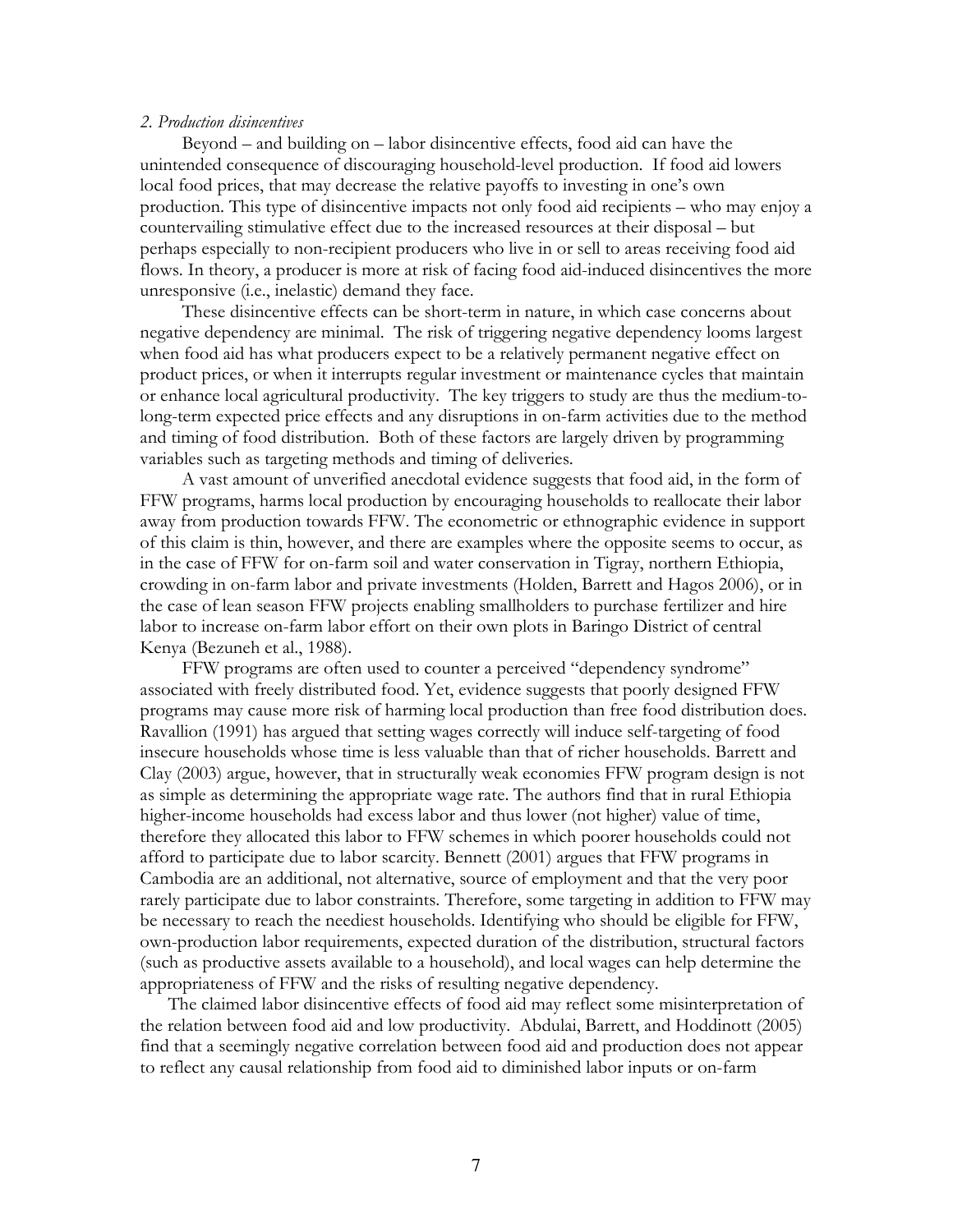investments once one controls for targeting-related placement effects (i.e., the fact that food aid flows in response to adverse shocks).<sup>5</sup> Given that they are able to use repeated longitudinal observations of households, Abdulai, Barrett and Hoddinott (2005) are able to directly refute claims of negative dependency among Ethiopian farmers in their sample. Further, recent research in Kenya suggests that producers choose their crops based on longterm price trends, not on short-term fluctuations. Therefore, production changes may be more likely to occur in areas with recurrent crises with a long-term, steady stream of food aid rather than one-off events such as emergency response (Deloitte Consulting, 2005).

#### 3. Changed consumption patterns

Part of the donor-oriented rationale for food aid has long been export promotion. Since the exports from temperate zone donors are commonly different from the staple crops grown in tropical recipient countries, the logic of export promotion necessarily entails some effort to change consumers' preferences, to introduce them to new foods and thereby endogenously stimulate demand for foods with which they were previously unfamiliar or which had formerly represented only a minor share of their diet. As Barrett and Maxwell (2005) show, however, food aid has generally failed in its trade promotion objectives.

However, food aid that is relatively inappropriate to local uses certainly can distort consumption patterns. Massive shipments of wheat and rice into the West African Sahel during the food crises of the mid-1970s and mid-1980s were widely believed to stimulate a shift in consumer demand from indigenous coarse grains (mainly millet and sorghum) to more western crops, notably wheat, although hard empirical evidence of this remains scarce, especially given how widespread the claim has become. Similarly, food aid deliveries into pastoral areas in the Horn of Africa over the past decade have been criticized repeatedly by pastoralists as having changed dietary patterns. Peoples traditionally reliant on animal products began to consume grains (primarily maize) in unprecedented quantities. Shifting from a protein-heavy to a carbohydrate-heavy diet can have unintended physiological consequences for pastoral populations (Barrett and Maxwell 2005).

A perhaps more subtle but damaging induced consumption change occurs when culturally inappropriate foods – e.g., maize to pastoralists with a strong preference for milk, meat and tea – are not consumed but instead processed into home brewed alcohol. During the 2000 drought in northern Kenya, the price of changaa (a locally distilled alcohol) fell significantly and consumption seems to have increased as a result, all because grain food aid inflows increased the availability of low-cost inputs to the extant, town-based informal distilling industry (Barrett and Maxwell 2005). While food aid certainly doesn't cause the emergence of local brewing nor of excessive alcohol consumption, the point is that excessive shipments of foods most recipients don't especially care to eat can have adverse, unintended consequences. Once again, poor targeting is the root source of such effects.

### 4. Natural resource overexploitation

Recent research suggests that patterns of food aid distribution may inadvertently affect the natural environment, by changing consumption patterns and by inducing locational

<sup>&</sup>lt;sup>5</sup> In some instances, placement effects may explain the relatively poor performance of food aid in communities that are difficult to target. For example, a community that appears relatively more dependent on food aid than another may be more impoverished or it may be a more difficult site in which to implement an appropriate food aid program.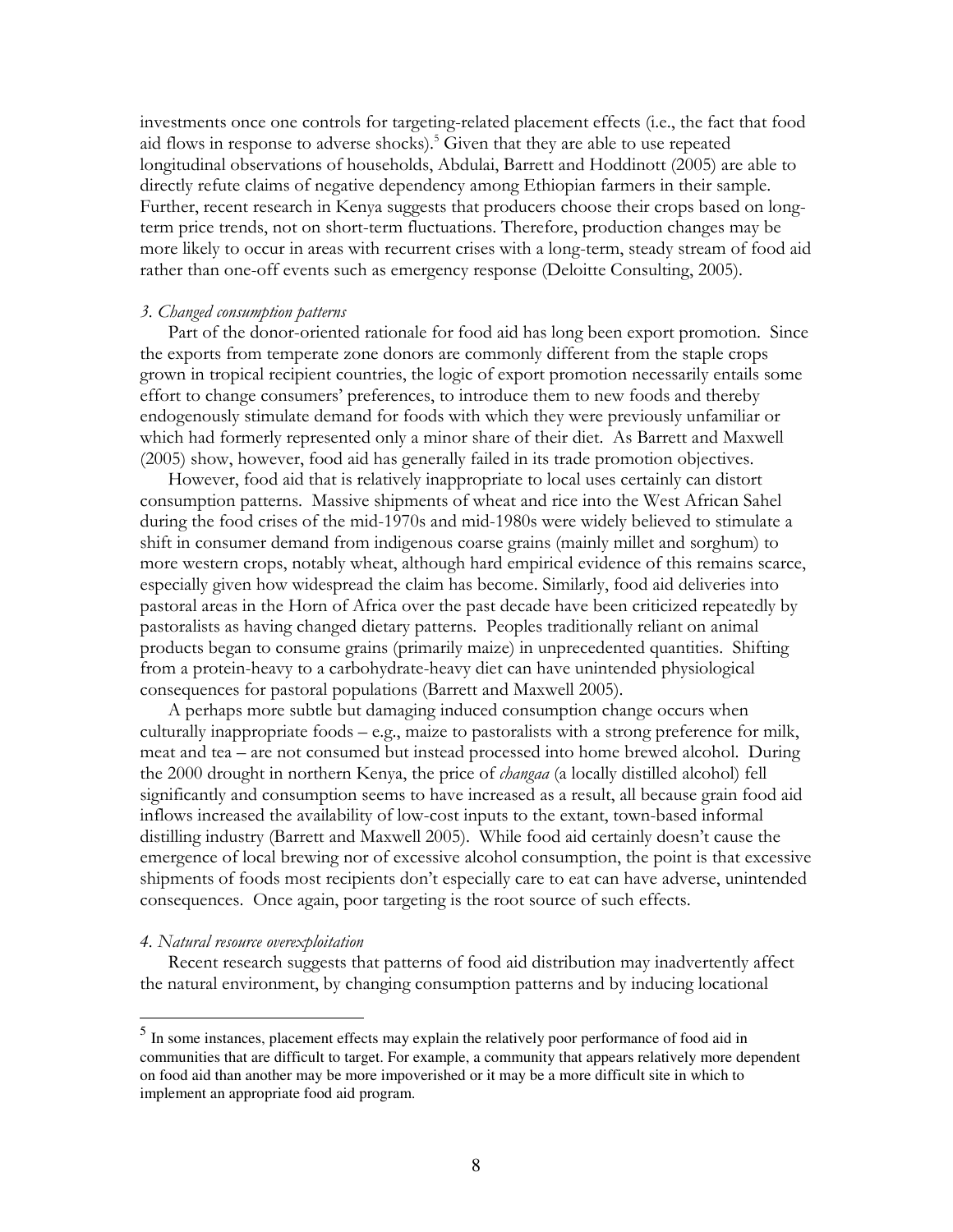change in grazing and other activities. A pair of studies in northern Kenya find that food aid distribution seems to induce greater spatial concentration of livestock around distribution points, causing localized rangeland degradation, and that food aid provided as whole grain requires more cooking, and thus more fuelwood, stimulating local deforestation (McPeak 2003a, 2003b). The form of the food aid affects fuelwood demand, with granular maize requiring more cooking than maize meal and thus adding to the pressure on the natural resource base.

#### III. Meso-Level Effects

To an important degree, meso-level effects represent the aggregate of the micro-level effects over different subpopulations. But some distinct effects can emerge at meso-level as well that merit direct comment.

#### A. Intended Consequences

#### 1. Market development

-

The main intended meso-level effect of food aid concerns market development, not in the sense of creating future commercial export markets for donors, but in the sense of helping to nurture competitive, efficient channels through which food can flow from producers to final consumers. Market-mediated food aid operations – whether on the supply-side through monetization of in kind food aid, or on the demand-side through local and regional purchases using donor cash resources – often have an explicit goal of helping to develop food marketing channels in low-income areas where markets perform rather poorly. For example, food aid sold not through large commercial grain merchants, but rather through small, village based processors and traders may help to stimulate the emergence of a competitive food distribution channel (Abdulai et al. 2004, USDA/FAS 2001). The most commonly cited example is the Indian experience with Operation Flood, 1970-95, which was instrumental in helping establish milk producers' cooperatives and promote adoption of modern dairy production and processing technologies in villages in rural India. The first phase of Operation Flood was financed by the sale within India of skimmed milk powder and butter oil donated by the European Community via the World Food Programme. Initially, the program aimed at linking India's 18 best milksheds with the milk markets of the four main cities: Delhi, Mumbai, Calcutta and Madras. By 1985 it had expanded to136 milksheds linked to more than 290 urban markets and had created a self-sustaining system of 43,000 village cooperatives covering 4.25 million milk producers.<sup>6</sup> The European Community food aid thus promoted enhanced value-added in upstream production, processing and direct marketing by smallholder producers, increasing their share of the profits from retail milk sales in India.

<sup>&</sup>lt;sup>6</sup> In the second phase of Operation Flood, the European Community decided to use a significant portion of its dairy surplus to support the project directly, rather than indirectly through the World Food Programme. Operation Flood II was therefore funded by the National Dairy Development Board (NDDB), the government of India, the World Bank, and the European Community through food aid, and the farmerowners of the village dairy cooperative societies (Candler and Kumar, 1998). See also Doornbos et al. (1990).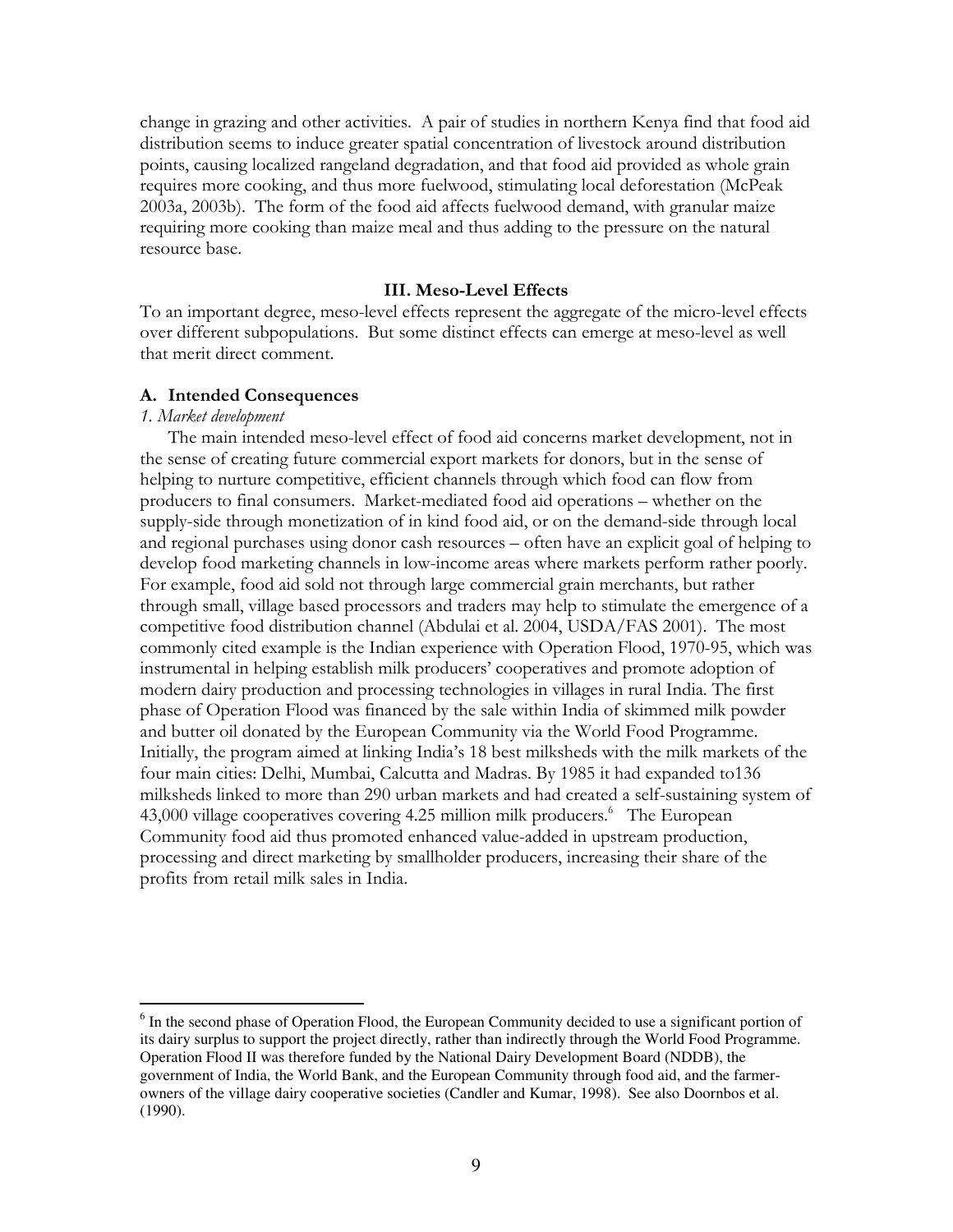#### B. Unintended Consequences

#### 1. Price Effects

-

Food prices almost invariably fall in local markets after food aid distribution. Food aid can drive down local (or national) food prices in at least three ways. First, monetization of food aid can flood the market, increasing supply. Second, households receiving food aid may decrease demand for the commodity received or for locally produced substitutes or, if they produce substitutes or the commodity received, they may sell more of it. Finally, recipients may sell food aid to purchase other necessities or complements, driving down prices of the food aid commodity and its substitutes, but also increasing demand for complements. Lowered prices hurt net sellers of the commodity and, if food aid deliveries are regular occurrences, can create a disincentive for them to invest in their own agricultural production activities. At the extreme, producers could lose their livelihoods due to low prices, rendering them dependent, although this seems more a hypothetical extreme outcome than something actually observed, much a less common occurence. Further, lowered prices can decrease the relative payoff to investing in agriculture, either by governments or by producers.

Several researchers find that monetization of food decreases prices (Faminow, 1995; Clay et al. 1996; Tschirley and Howard 2003). Barrett and Maxwell (2005) argue that monetizing food aid has the largest adverse effect on local market prices. To address this concern, the United States requires all agencies undertaking monetization to complete a Bellmon Analysis, which analyzes the local food situation before commencing monetization. This requirement was enacted in 1977 to keep U.S. food aid from flooding recipient markets, driving down local prices and displacing U.S. commercial food exports (USAID 1985, Ralyea, 1999). In order to be granted the right to monetize, operational agencies must demonstrate that the recipient country has adequate storage facilities and that the monetized commodity will not result in a substantial disincentive in either domestic agriculture or domestic marketing (Ralyea, 1999). While many Bellmon analyses are quite well done, others appear superficial and somewhat self-serving, throwing the credibility of this system of selfpolicing into question.

Price decreases may be unavoidable with respect to delivering food aid in-kind, but the magnitude of price decreases are affected by market conditions and management of the food aid operation, perhaps especially timing and targeting efficacy. The extent of any food price reduction depends heavily on how well integrated the local market is into broader regional, national and global food markets. Supply shocks associated with food aid deliveries and demand shocks associated with local purchases or cash transfers dissipate quickly in wellintegrated markets, typically with only modest price effects. In poorly functioning markets segmented from broader commercial channels, however, price movement can be dramatic. Colding and Pinstrup-Andersen (2000) argue that for small open economies that are pricetakers<sup>7</sup>, the effect of food aid on prices will be limited. Lind and Jalleta (2005) found that most farmers noticed that while grain prices fall during distributions of food aid in Delanta Dawunt in Ethiopia, prices stabilized within a few weeks. However, many recipient economies are not robust and food aid inflows can cause large price decreases, decreasing producer profits, limiting producers' abilities to pay off debts and thereby diminishing both capacity and incentives to invest in improving agricultural productivity. Barrett and Maxwell (2005) describe a collapse in sorghum prices in southern Somalia in 2000, linking it, in part, to poorly timed sorghum food aid delivered to Ethiopia that then moved across the border and adversely impacted producers in southern Somalia. Tschirley, Donovan, and Weber

<sup>&</sup>lt;sup>7</sup> Price-taking refers to a nation's inability to influence prices because their demand (or supply) is too small.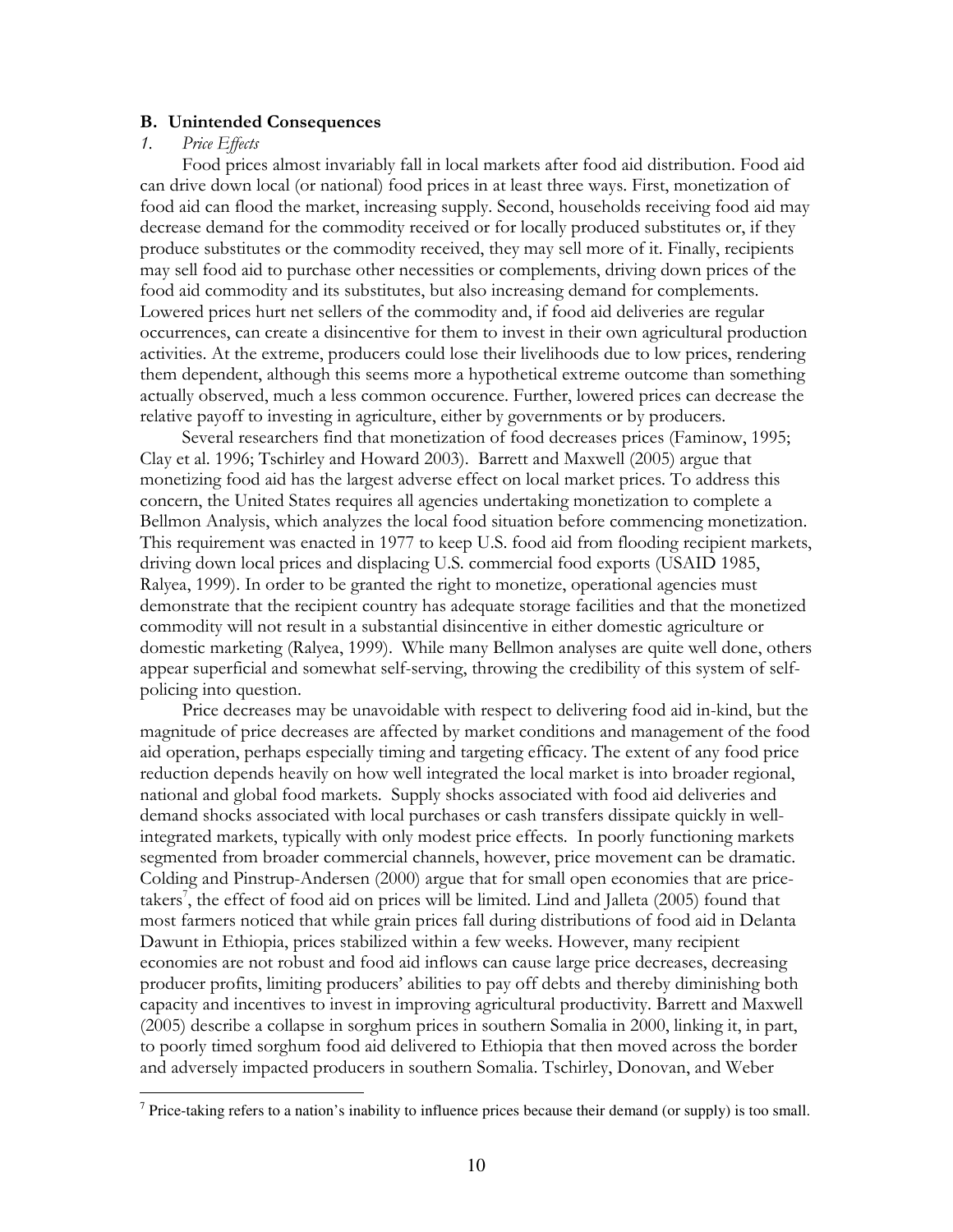(1996) found that large amounts of maize food aid delivered to Mozambique caused both the yellow and white maize market prices to fall. In each of these examples, the mistiming of food aid deliveries – with food aid arriving late, as the next harvest was coming to market – is at least partly to blame for the adverse, unintended effects on market prices.

As these last cases underscore, the targeting and timing of food aid deliveries matter fundamentally to the prospective negative impacts of food aid on local food prices. Households who receive food aid will purchase less food or sell more. Food insecure households, whose capacity to purchase food prior to food aid distribution was sharply constrained, will have less of an adverse impact on market demand than will food secure households who receive aid due to poor targeting. This argument applies equally to households that are periodically food insecure, such that food aid provided during the lean season displaces little in the way of commercial purchases. Thus, poorly targeted or mistimed food aid has a greater likelihood of distorting prices at meso level.

Leach (1992), in her study of Liberian refugees in Sierra Leone during 1990-1991, finds that food aid sold by recipients lowered the price of food during the hungry season - a time of traditional food insecurity for the host community. Lowered prices benefited both food insecure households in the host community and refugee households, especially those who did not directly receive food aid. Recall that unintended consequences can be favorable. Traders of complements (e.g. soap, vegetables) also faced increased demand from aid recipients (Leach, 1992). Bezuneh et al. (1998) and Barrett et al. (2001) found that food aid distributed directly or through FFW programs to households in northern Kenya during the lean season likewise fostered increased purchase of agricultural inputs such as improved seeds, fertilizer and hired labor, thereby increasing agricultural productivity. Plainly, the product price effects of food aid deliveries do not have to generate negative dependency if operational agencies can manage the targeting and timing of distribution well. And some of the unintended consequences can be favorable.

The effects of food aid on marketing intermediaries remain largely unknown. Ravallion (1997) argues that during famines, individually rational trading behavior may worsen food insecurity. Concerns about future scarcity can cause prices to rise rapidly due to speculative holding of grain stocks, such as occurred during the 1974-1975 Bangladesh famine. The actual harvest shortfall proved much smaller than expected, but by then many poor individuals had perished in the face of a food price spike or had been forced to liquidate productive assets in order to buy food. Injecting food aid into markets may stop the rise of food prices, with the effect of buffer stock releases and other such food supply management tools propagating easily through markets for substitute foods (Barrett, 1997). Furthermore, stabilizing prices via supply increases can end trader speculation (Ravallion, 1997). However, traders are often capital constrained and may lose their livelihoods in the face of decreased profit margins due to falling prices or falling demand.

To date, there is little or no empirical research specifically examining the impact of food aid on traders. Those who sell substitute products may suffer short-term losses due to decreased demand, falling prices, or both. In principle, this could drive some out of business, although this remains an untested hypothesis. Traders of complementary goods may benefit from food aid, which allows households to make other purchases, either through the sale of aid or through freed-up income. This too remains an untested hypothesis.

Nor has there been much careful empirical research on the impact of local or regional food aid purchases in low-income markets. Such interventions can, in principle, drive up prices, potentially benefiting net sellers and market intermediaries and harming net food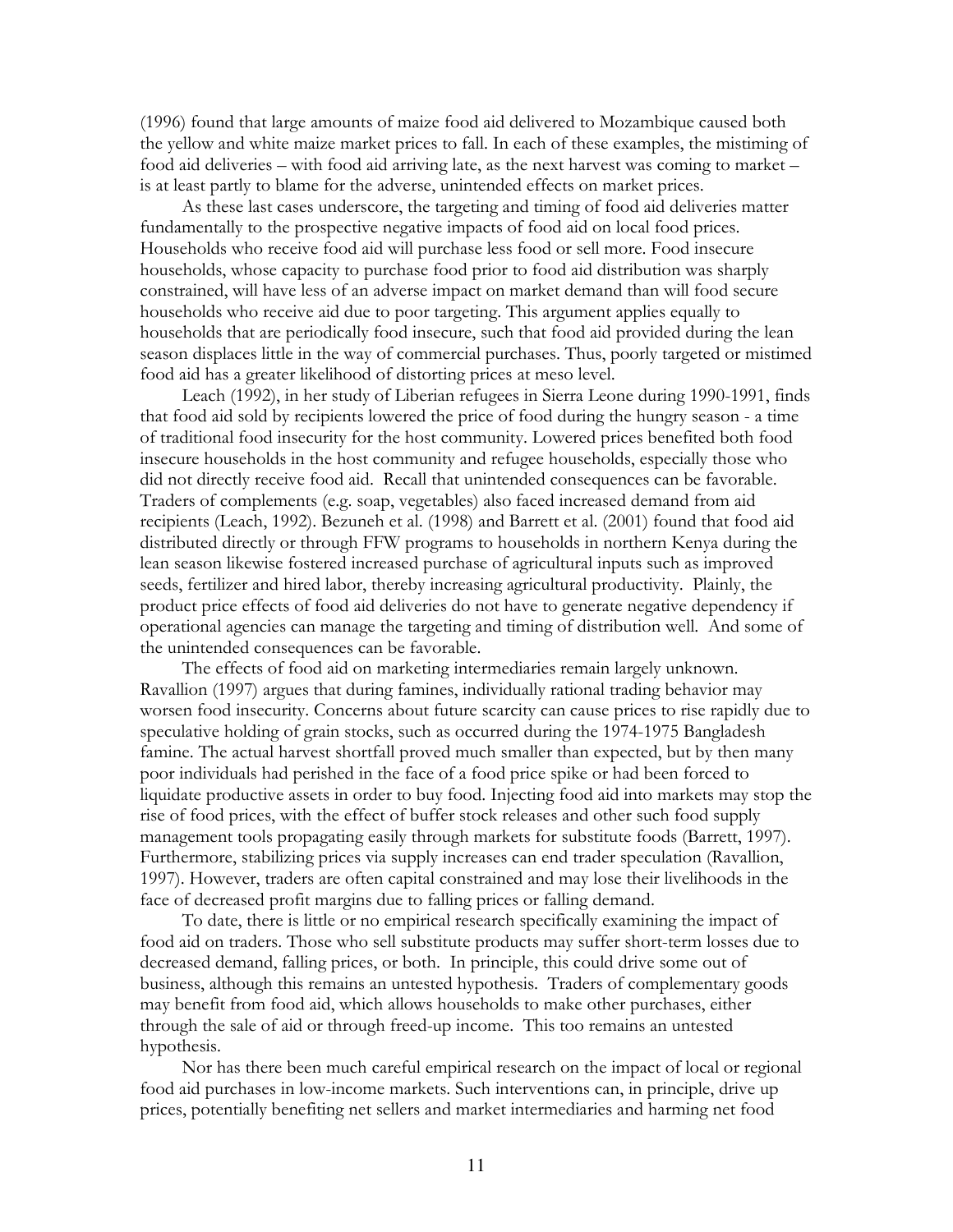purchasers. Indeed, one routinely hears stories of local traders holding speculative food stocks off the market in anticipation of upcoming foreign-funded local purchase programs, thereby inadvertently leading to price spikes in spite of adequate local food availability, although careful documentation of such effects appears absent.

The welfare impacts of any food aid-induced changes in food prices are decidedly mixed, underscoring the earlier point that it is well-nigh impossible to generate only positive, intended effects from a food aid program. This can be most easily understood by dividing a population in a food aid recipient area into subpopulations based on two criteria: whether or not they receive food aid (recipients vs. non-recipients) and whether they are net sellers or net buyers of food. Figure 2 depicts the simple two-by-two matrix that results. In Figure 2a, food aid in kind – bringing commodities into an area and thereby driving down prices – unambiguously benefits net buyer recipients, both through the direct transfer effect they enjoy as well as through the indirect benefit that arises due to lower prices for the foods they buy. Even non-recipients benefit so long as they are net buyers, because food prices are a key determinant of real incomes for the poor. Because the price they receive for their output is lower, however, net sellers are unambiguously worse off if they do not receive food aid or some other form of compensatory transfer. The welfare effects on recipient net sellers are ambiguous, depending on how the unintended, adverse price effects balance out against the intended, positive transfer effects. This simple diagram captures both the longstanding concern about unintended adverse effects on net seller farmers and the intended benefits to net food buyers, who represent the bulk of the poorest in virtually all communities.

Figure 2b reproduces the same graphic, but now showing the welfare effects of local and regional purchase operations, i.e., food aid interventions in local markets from the demand side rather than the supply side. Because this pushes out the demand curve, it can generate upward pressure on local food prices. That unambiguously hurts non-recipient net food buyers because they face higher prices for basic staples but do not enjoy any new transfers. The big winners from local and regional purchases' food price and direct transfer effects are recipient net food sellers. Indeed, net food sellers benefit no matter whether they receive food aid or not. Recipients who are net buyers may be better or worse off, depending on how price and income effects net out.

Figure 2 necessarily abstracts from important differences in timeliness of delivery and efficiency of procurement associated with local and regional purchases, each of which can dramatically affect targeting efficacy, and thus Figure 2 does not offer a full summary of all the intended and unintended welfare effects of food aid. But it does offer a useful simplification of the direct effects due exclusively to unintended, induced food price effects, as perhaps mitigated (or reinforced) by the direct transfer effects.

#### 2. Community-level moral hazard

There exist a number of unverified anecdotes suggesting that communities alter their collective behavior in the presence of external assistance. For example, Groupe URD (2005) reports that in Afghanistan some communities stopped maintenance on public goods in anticipation of food aid payments for the same projects. Similarly, Salisbury (1992) reports that Ethiopians planted trees upside down as part of a FFW scheme, allegedly to encourage the ongoing delivery of food aid. This is a form of community-wide moral hazard. Communities opportunistically choose not to maintain public goods because they expect programs will compensate them to do so later. Lentz et al. (2005) refer to this type of moral hazard as "opportunism", defined as behavior which makes full use of external services but which does not necessarily result in long-term adverse consequences.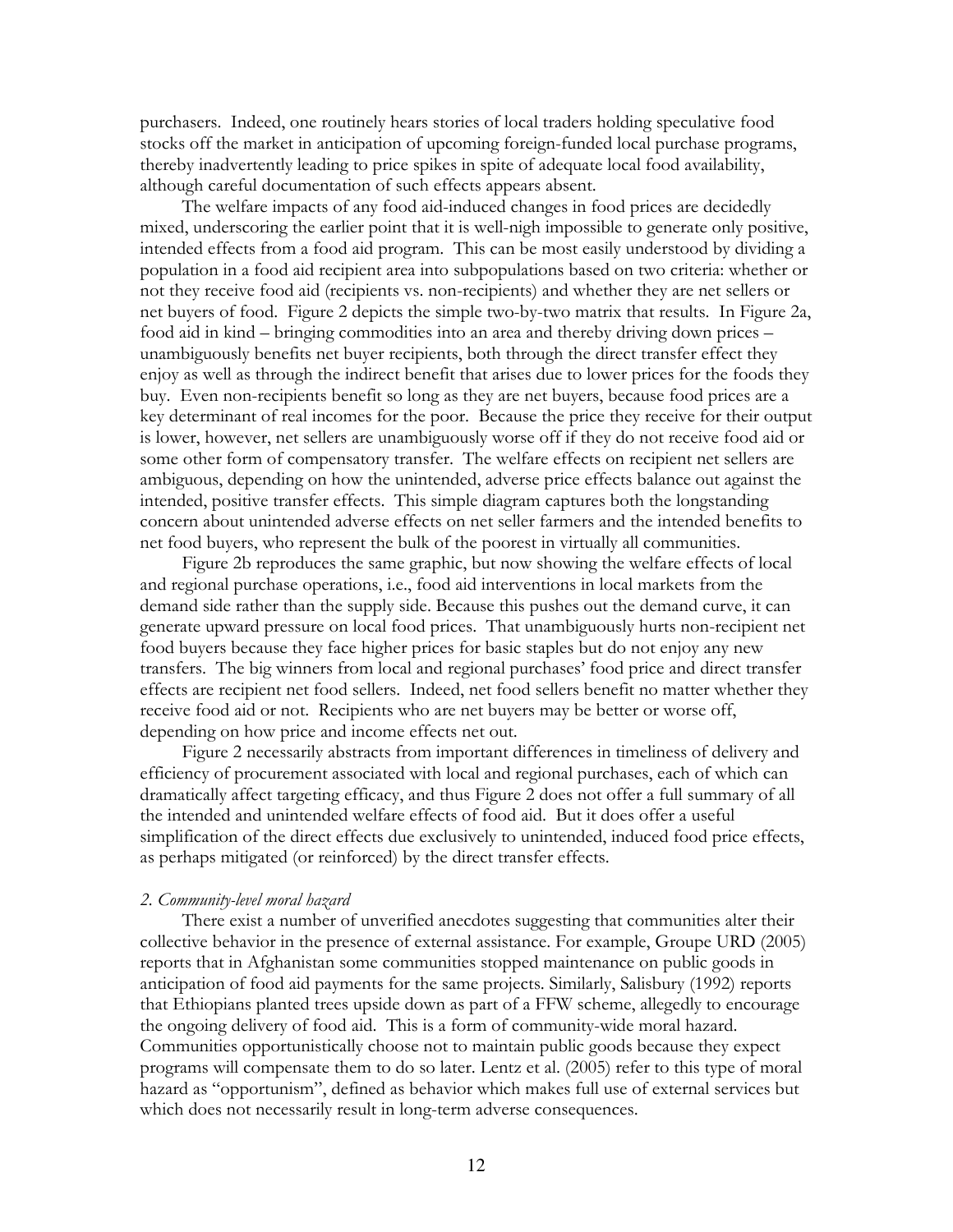Participatory decision-making appears to alleviate some opportunism. Kibreab (1993), in an ethnography of Somali refugees during 1979-1989, found that opportunistic behavior was particularly prevalent among programs which treated refugees as helpless and immobilized and which, consequently, made no demands on the refugees. Agencies running programs on "purely business principles" or through community participation did not report a lack of refugee motivation.

Participatory decision-making during the assessment phase of food-for-work projects may offer insights into which public works projects are suitable and whether a community desires the project without the incentive of food aid. Communities' knowledge of a well defined time-frame for funding may also mitigate opportunism (Harvey and Lind, 2005). To date, there has been little research on such community-level phenomena.

#### 3. Community remittances and social safety nets

Dercon and Krishnan (2003) point out that food aid may have conflicting impacts in the presence of inter-household informal insurance arrangements within a community. Food aid generates a positive income shock for recipient households, which should induce some inter-household redistribution according to a partial risk sharing model. But in so far as it reaches those with low current income draws, food aid also serves as a public transfer, thereby decreasing the need for private transfers. The empirical literature regarding the "crowding out" of private transfers by food aid, while fairly small and recent, finds that displacement of remittances may be less important than other considerations, such as price distortions.<sup>8</sup>

Dercon and Krishnan find evidence of partial risk sharing in communities receiving food aid and full insurance in communities without food aid. They interpret this as evidence of food aid crowding out the informal insurance on which social safety nets are based. Whereas Dercon and Krishnan appear not to have data on inter-household transfers and thus rely on a theoretical risk sharing model to determine the impact of food aid on informal insurance arrangements, Lentz and Barrett (2005) have inter-household transfers data and test directly for food aid's impact on informal, private transfers. Lentz and Barrett find that food aid receipt does not significantly impact the amount of remittances received for southern Ethiopian and northern Kenyan households during 1999-2001 (see also Abdulai et al. 2005). During covariate shocks, food aid may lessen reliance on remittances, which are better suited for idiosyncratic shocks.<sup>9</sup>

#### 4. Distortion of NGO staffing and behavior

As NGOs have come to play a bigger role in food aid distribution over the past twenty years – both in handling bilateral food aid and as a partner with WFP – concerns have

<sup>&</sup>lt;sup>8</sup> A related literature assesses whether public transfers in non-emergency settings leads to crowding out. Here the evidence is mixed. For example, Cox, Hansen and Jimenez (2004) find public expenditures crowd out significant proportions of private transfers in the Philippines. But a preliminary study by Gibson, Le, Olivia and Rozelle (2005) finds neither linear nor non-linear relationships between private transfers and income in four countries: Indonesia, Vietnam, Papua New Guinea, and Cambodia. The authors therefore conclude that expansions in public transfers have not crowded-out private transfers in these countries. <sup>9</sup> Covariate shocks have a common effect on a group of stakeholders. For example, low rainfall hurts producers and flooding hurts coastal households. Idiosyncratic shocks are not correlated across households, such as an injury in a household. Intra-community informal sharing, lending and social safety net arrangements often suffice to cushion people against idiosyncratic shocks. But covariate shocks can overwhelm intra-community transfers systems, necessitating outside assistance.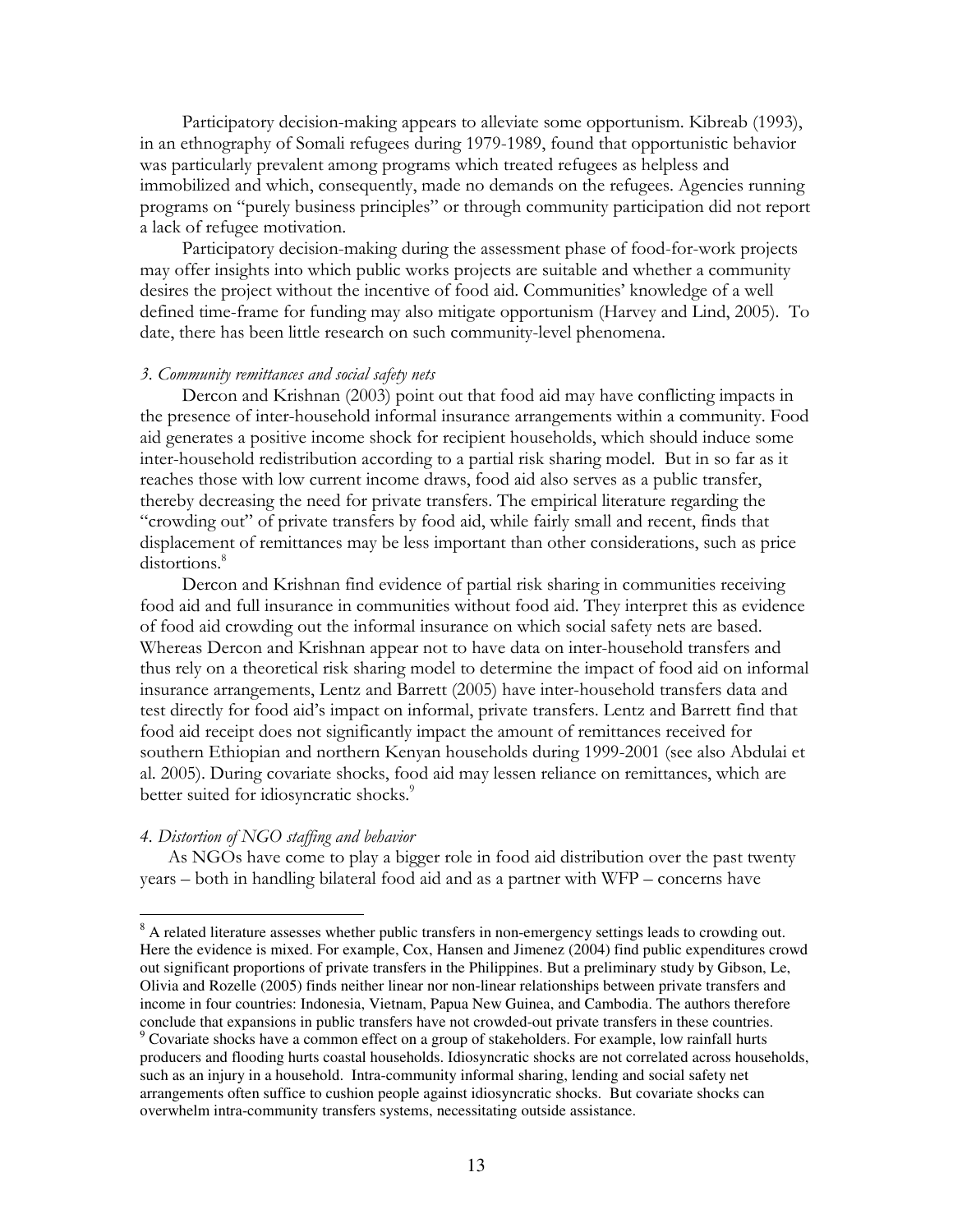emerged about unintended effects on NGO staffing and operations. Barrett and Maxwell (2005) document many U.S. NGOs' considerable financial reliance on food aid and how this induces natural conservativism with respect to food aid policy, as well as staffing and programming changes (e.g., hiring grain traders to handle monetization programs) that might lead to subtle but important change in organizational behavior. Food aid budgets contribute directly not only to the cost of the delivery of food commodities themselves, but also to the budgets of field offices, recurrent staff costs, and other operational costs related to project management, so-called "shared project costs", thereby acquiring influence in excess of its share of contributed resources. This may not always lead to desired, intended outcomes.

#### III. Macro-Level Effects

The macro level effects of food aid are somewhat less prominent today, given the preeminence of emergency food aid and the emphasis on individual and household level food security in programming. However, macro-level concerns were a key concern in years past, when government-to-government program food aid predominated in the global system.

#### A. Intended Consequences

#### 1. Relieve balance of payments constraints

Program food aid that dominated global flows through the mid-1980s is best understood as in-kind balance of payments assistance from a donor country government to a recipient government. Program food aid was directly intended to relieve balance of payments constraints by reducing current food import costs and or the debt servicing costs associated with food imports (in the case of concessional food sales on credit). Now that the overwhelming majority of food aid flows for emergencies and through multilateral agencies or NGOs, these balance of payments effects are less explicitly intended and probably far less important.

One way in which they can still be important, however, concerns stabilizing food availability in the face of cyclical foreign exchange availability and global food market prices. Here, food aid can be a form of balance of payments insurance, provided that it flows procyclically relative to need (i.e., more food when foreign exchange becomes more scarce or food prices on world markets increase). The efficacy of food aid as insurance depends fundamentally on the predictability of food aid flows in response to shocks. At the macroeconomic level, Barrett (2001) and Barrett and Heisey (2002) find that multilateral flows from the WFP respond weakly but predictably to shocks while bilateral flows from the United States do not. At the macroeconomic level of nation states, there thus seems little reason for countries to treat food aid as proper insurance given past allocation practices.

#### 2. Stimulate growth

At some level, the objective of all overseas development assistance, food aid included, is to stimulate wealth accumulation and economic growth in poor countries. This occurs chiefly through stimulating accumulation of productive assets – human capital being the chief asset food aid can help protect or build – and increasing the productivity of preexisting assets. The latter effect brings us directly back to the prior question of production disincentives. While the empirical evidence is mixed regarding food aid's direct impact on household-level production, at the national level, food aid does not appear to inadvertently harm long-term domestic production (Abdulai et al. 2005, Barrett et al. 1999, Barrett, 2002c; Isenman and Singer, 1977; Lowder, 2004; Maxwell and Singer, 1979). The limited available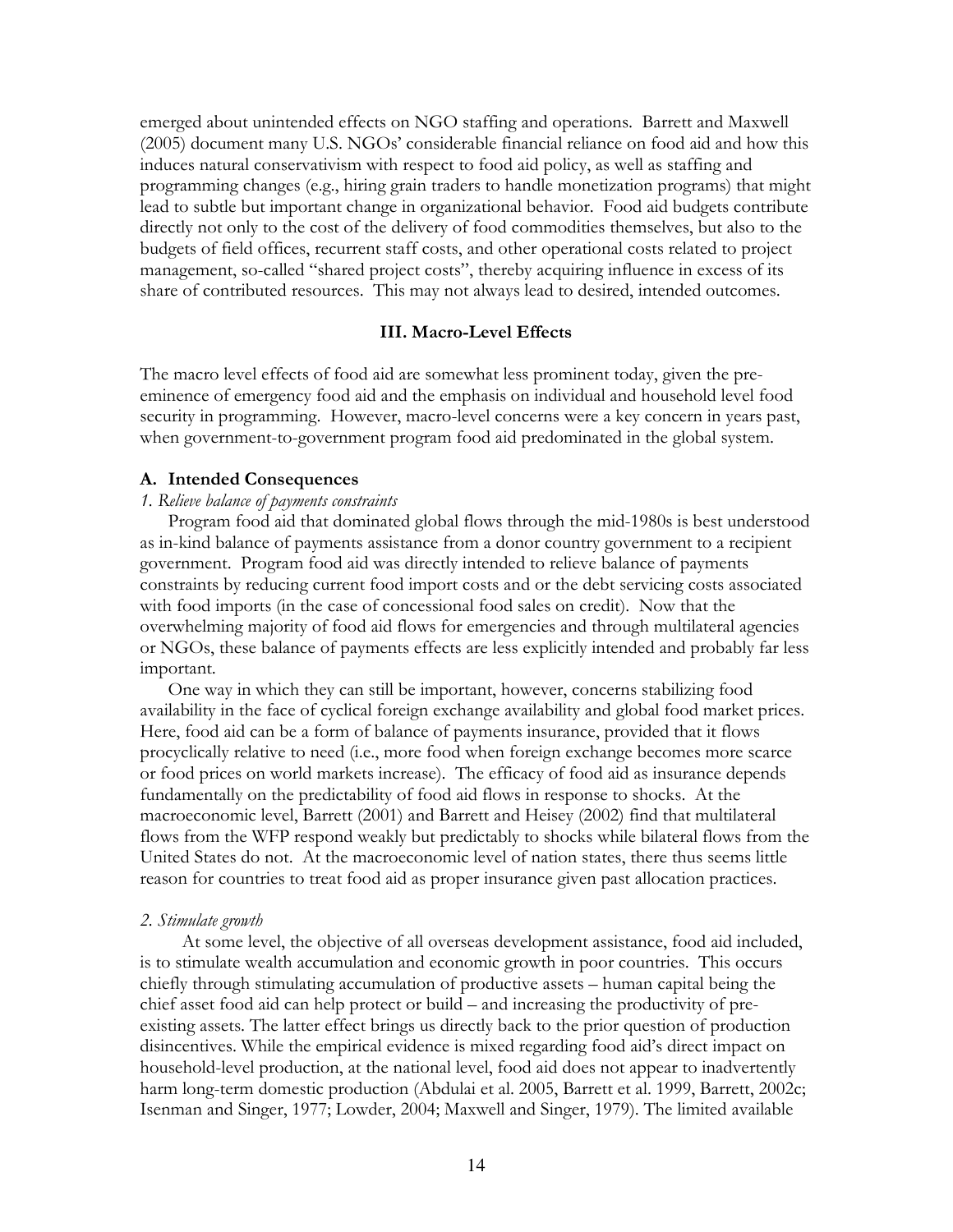evidence based on studies of the dynamic effects of food aid today on food production tomorrow finds no evidence of persistent negative effects at national level (Barrett et al. 1999, Abdulai et al. 2005). The modest available evidence thus suggests that whatever adverse producer disincentives might inadvertently arise from food aid distribution are offset by the benefits of reduced smallholder liquidity constraints, improved nutrition, etc.

#### B. Unintended Consequences

#### 1. Disrupting international trade

Food aid is not wholly additional to pre-existing consumption and purchases (Barrett and Maxwell, 2005; Bennett 2001), meaning there increased receipt of food in the form of food aid transfers does not increase food consumption by an equal amount. The relative additionality of food aid – what proportion of the food aid goes into added food consumption? – depends in part on local market characteristics and on the timing and targeting of food aid distributions (Dorosh et al. 2002, Barrett and Maxwell 2005). Better targeted and timed food aid leads to greater additionality because it then reaches those for whom the income elasticity of demand for food is greatest at the time when it is greatest. The greater the additionality of food aid, the less the resulting pressure on the market.

Some pressure on markets is virtually inevitable, however, due to Engel's Law: people do not increase food consumption one-for-one as their incomes increase, thus the additionality of food aid is inherently incomplete. The resulting demand-supply imbalance inevitably leads to some contemporaneous displacement of commercial sales of food in recipient economies. The evidence is unclear, however, as to the distribution of these shortterm losses across domestic and foreign suppliers in recipient countries, although the evidence somewhat favors the conclusion that most of the displacement comes out of commercial imports rather than domestic production (Barrett 2002c, OECD 2003). Barrett et al. (1999) find that 1 kilogram of food aid displaces 0.3 kilograms of imports. A recent study finds somewhat higher ratios (Clay et al., 2005). Dorosh et al. (2002) argue that import disincentives will be strongest when domestic prices fall below import prices.

Whether this displacement adversely effects international food markets depends on the manner in which the food aid is obtained, how well integrated the recipient economy market is with the global market, and recipient demand for variety. Moreover, the longer-term effects of food aid turn on the dynamic income effects of food aid receipt and the extent to which these stimulate future food demand. Studies of the medium-to-long-run effects of food aid on commercial food imports suggest that imports recover after 3-5 years and increase thereafter, indicating the absence of negative dependency in terms of persistent disruption of commercial food trade due to one-off emergency shipments (Barrett et al. 1999). The evidence base is small, however.

Clay et al. (2005) find that food aid and commercial imports are complementary emergency food security responses. However, the relative inflexibility of food aid compared to cash can hinder the recovery of local economies. If targeting food insecure households limits trade displacement, as research on program versus targeted aid suggests, well-targeted emergency aid would seem to cause little lasting displacement of national trade (Lowder, 2004, Barrett and Maxwell 2005). When domestic prices fall below import prices, traders sometimes cannot afford to import food, which can threaten their viability as intermediaries and potentially disrupt future trading patterns.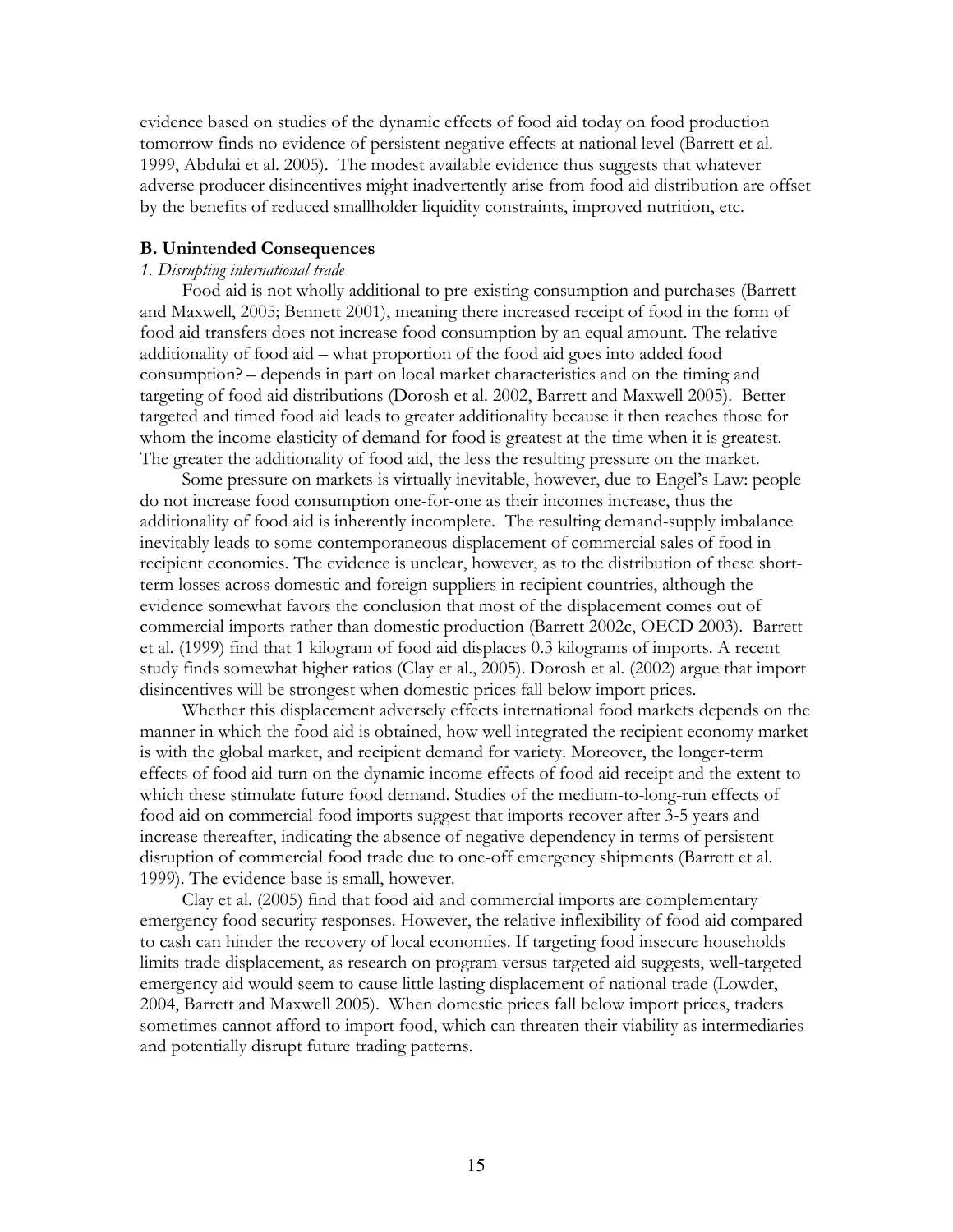#### 2. Real exchange rates

By displacing imports, food aid reduces the amount of foreign exchange spent on food imports (Colding and Pinstrup-Andersen 2000; Maxwell, 1991). The balance of payments gains can be particularly helpful for stabilizing food availability in poor countries facing foreign exchange constraints (Barrett, 2001). But for countries with floating currencies, the real exchange rate – the relative value of the currency – can be affected by such changes in demand for foreign exchange. In principle, aid flows can have a "Dutch disease" effect, causing overvaluation of the local currency (Younger 1992). This, in turn, can hurt local producers of tradable commodities, such as food in many regions with reasonable access to international markets, depressing their competitiveness and discouraging investment in the sector, thereby fostering negative dependency. However, there has been no research to date that we can identify on food aid flows causing exchange rate overvaluation, and given the modest value of food aid flows, it seems highly unlikely that this would be a significant macroeconomic concern.

#### 3. Disincentive to undertake necessary policy reforms

When poorly managed, food aid may enable recipient country governments to postpone inevitable and important policy reforms. Food aid is sometimes considered a crutch for governments practicing policies that discriminate against domestic agriculture, causing regular shortfalls in availability that have to then be plugged with food aid. In this view, food aid can not only fail to induce needed policy reforms, it can foster the continuation of ineffective policies, such as highly inefficient food subsidy programs underpinned by food aid shipments that benefit largely middle and upper classes (Barrett and Maxwell 2005). If food aid provides the key resource necessary to maintain an ill-conceived policy, curtailing deliveries – rather than providing food aid – may hasten necessary reforms.

Conditionalities tied to food aid distribution sometimes help provide an impetus to reform policies, especially where short-term transition costs might otherwise dissuade governments from summoning up the courage to reform failed policies (Hopkins 1984). The use of conditional food aid for pushing policy reforms depends fundamentally, however, on tangible results of the proposed reforms, and a credible exit strategy from the food aid intervention. As we discussed previously, such cases are rare and the experience of using food aid for extracting useful policy reforms from recipient country governments has generally been a failure.

#### 4. Food as a weapon

 Unfortunately, acute – as distinct from chronic – hunger often arises from conflict, as has been gruesomely evident in recent years in countries such as the Democratic Republic of Congo, Liberia, Sierra Leone, Somalia, Sudan and Uganda. As food aid has focused increasingly on emergencies over the past decade, its use in areas of conflict has therefore expanded. Although food aid is universally intended to provide relief to food insecure peoples, it has, on occasion, been inadvertently used instead as an instrument for oppression and violence (de Waal 1989, 1997, Keen 1994, Macrae and Zwi 1994, Stewart 1998, Barrett and Maxwell 2005). Food deliveries have been manipulated so as to deny disfavored populations access to food, to secure the allegiance of other populations in political contests, and to augment military food supplies. Shipments have been looted. Human populations have been cleared out of certain areas by only granting humanitarian agencies access to displaced populations somewhere else nearby, and armed combatants have been actively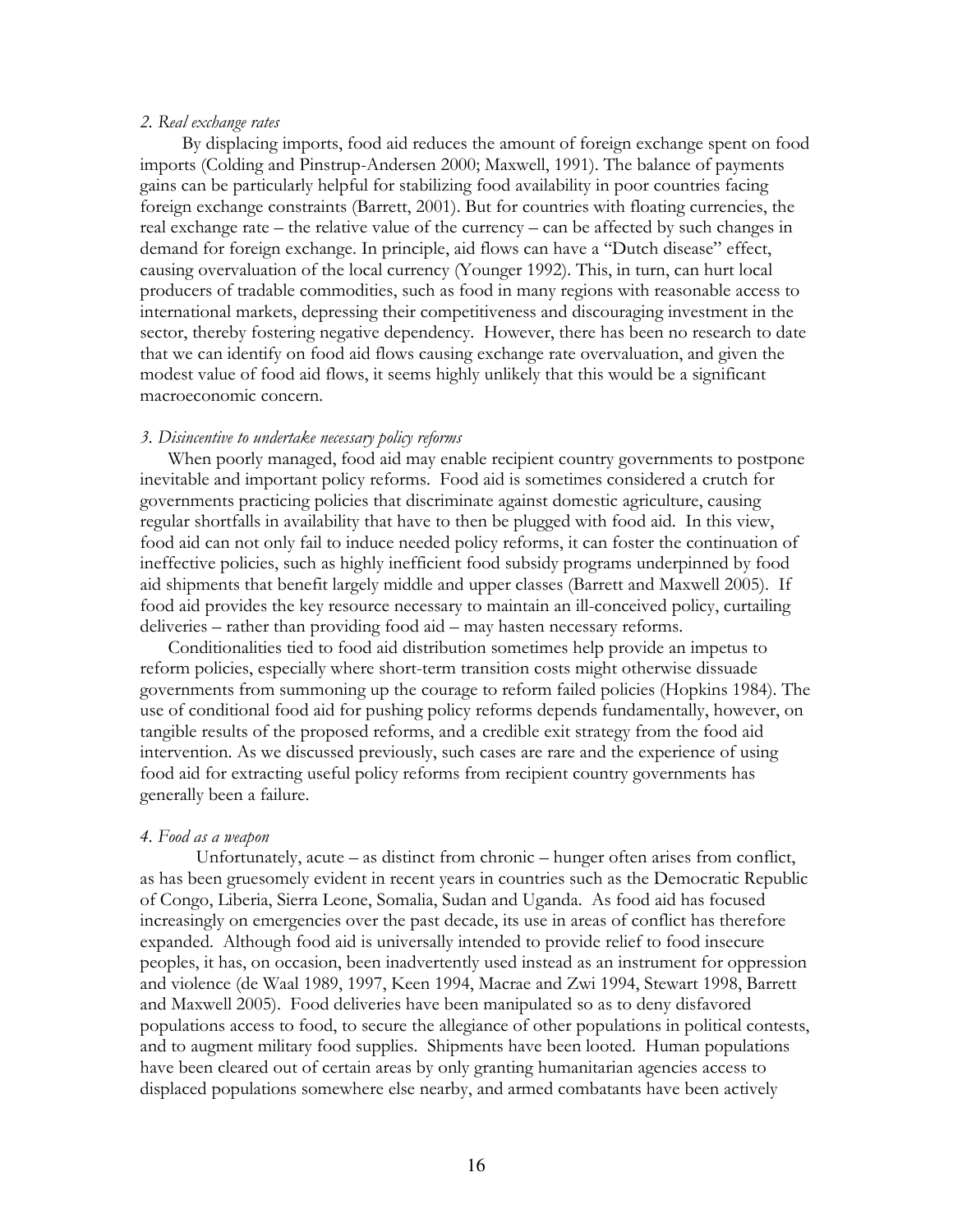hidden among refugee populations from whom fighters receive (voluntary or involuntary) assistance.

Such abuses are not so much an argument against the use of food aid as one in favor of the careful use of all forms of assistance in conflict, especially conflict in which civilians are targets of military objectives, as is frequently the case in contemporary warfare (Duffield 2001, Rieff 2002). The politicization of food aid and the confusing overlap of humanitarian, strategic and political objectives (often referred to as "coherence") has become a real concern, as has security of NGO, UN and donor agency staff, especially as food and other forms of humanitarian aid have become increasingly identified with belligerent parties in the Afghanistan and Iraq wars (Macrae and Leader 2000, Barrett and Maxwell 2005).

#### IV. Conclusion

The intended and unintended effects of food aid are complex and multi-layered. Food aid has both transfer effects and insurance effects at each level of analysis, from households at micro-level, through communities at meso-level, to nation states at macro-level. It is terribly important to keep these distinct, albeit inter-related, effects straight. Insurance effects include crowding out or filling in of pre-existing safety nets and moral hazard effects associated with induced changes in risk taking behaviors. There is scant evidence that food aid crowds out transfers or encourages moral hazard at any level. Without in any way denying either the theoretical legitimacy of worries about "dependency syndrome" or the relevance to a few, particular circumstances, concerns about widespread negative dependency seem generally exaggerated. Food aid flows appear typically too unpredictable and small in volume to substantially alter recipient behavior through the insurance effect.

The transfer effects of food aid may be more pronounced, especially in changing price and trade patterns because of Engel's Law: transfers in the form of food expand supply faster than they increase demand. Poor timing and poor targeting of aid exacerbate this inherent problem, often causing sharper-than-necessary price adjustments and commercial market displacement, especially of imports from the donor country and from third country suppliers.

Unintended, adverse consequences of food aid abound. Those unintended effects associated with labor and production disincentives, induced changes in recipients' food consumption and natural resources use patterns, distortion of private social safety nets or of NGO staffing and operational activities, price changes and trade displacement – for which empirical support on the universality and magnitude of effects remains thin, and often mixed – are intimately connected to programming choices and targeting efficacy. For example, food aid can harm producers when food aid drives down prices of local products and the producers are not themselved beneficiaries of food aid (or interventions based on monetization proceeds), or hurt poor net food buyers who are overlooked in food distributions based on local purchases that drive up market food prices. In both cases, inadvertent harm seems most likely when food aid arrives or is purchased at the wrong time, when food aid distribution is not especially well targeted to the most food insecure households, and when the local market is relatively poorly integrated with broader national, regional and global markets. The increased emphasis on food aid for emergencies tends to reduce these unintended consequences, although it can contribute to others associated, for example, with the use of food as a weapon.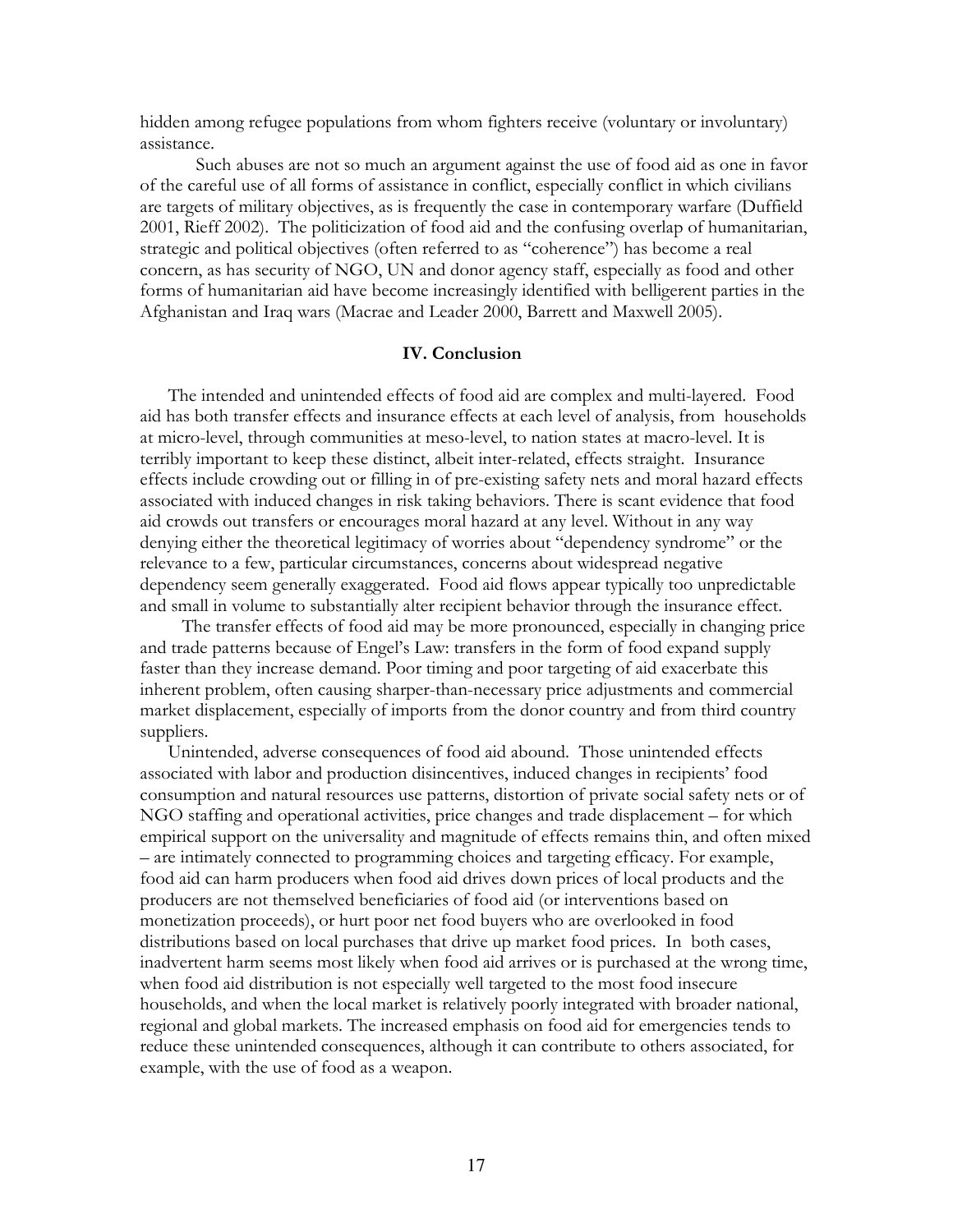#### V. References

- Abdulai, A., Barrett, C.B., & Hazell, P. (2004). Food Aid for Market Development in Sub-Saharan Africa International Food Policy Research Institute working paper.
- Abdulai, A., Barrett, C. B., and Hoddinott, J. (2005) Does food aid *really* have disincentive effects? New evidence from sub-Saharan Africa. World Development, 33 (10): 1689-1704.
- Barrett, C.B. (1997), "Liberalization and Food Price Distributions: ARCH-M Evidence From Madagascar," Food Policy, 22 (2): 155-173.
- Barrett, C. B. (2001) Does food aid stabilize food availability? Economic Development and Cultural Change, 49 (2), 335-349.
- Barrett, C. B. (2002a) Food aid effectiveness: It's the targeting, stupid! Report to the Policy Service, Strategy and Policy Division, World Food Programme. http://aem.cornell.edu/faculty\_sites/cbb2/Papers/WFPPaperDec2002.pdf
- Barrett, C. B. (2002b) Food security and food assistance programs, in Gardner, D., Rausser G., (Eds.) Handbook of Agricultural Economics, Vol. 2B. Elsevier Science, Amsterdam.
- Barrett, C.B. (2002c) Food Aid And Commercial International Food Trade, Background paper prepared for the Trade and Markets Division, Organisation for Economic Cooperation and Development.
- Barrett, C.B., M. Bezuneh, and A. Aboud (2001), "Income Diversification, Poverty Traps and Policy Shocks in Côte d'Ivoire and Kenya," Food Policy, 26 (4): 367-384.
- Barrett, C. B. and Clay, D.C. (2003) Self-targeting accuracy in the presence of imperfect factor markets: evidence from food-for-work in Ethiopia. Journal of Development Studies, 39 (5), 152-180.
- Barrett, C. B. and Heisey, K. (2002) How effectively does multilateral food aid respond to fluctuating needs? Food Policy, 27 (5-6), 477-491.
- Barrett, C. B. and Maxwell, D.G. (2005) Food aid after fifty years: Recasting its role. Routledge, New York.
- Barrett, C.B., S. Mohapatra, and D.L. Snyder (1999), "The Dynamic Effects of U.S. Food Aid," Economic Inquiry 37 (4): 647-656.
- Bennett, J. (2001) Safety nets and assets: Food aid in Cambodia. *Journal of Humanitarian* Assistance. April.
- Bezuneh, M., Deaton, B.J. and Norton, G.W. (1988) Food aid impacts in rural Kenya. American Journal of Agricultural Economics. 70(1): 181-191.
- Candler, W. & Kumar, N. (1998). *India: The Dairy Revolution. The Impact of Dairy Development in India and the World Bank Contribution*. Washington, D.C.: The World Bank.
- Carter, M. and Barrett, C.B. (2006) The economics of poverty traps and persistent poverty: An asset based approach. Journal of Development Studies 42 (2): 178-199.
- Clay, E. and Dhiri, S., Benson, C. (1996) Joint evaluation of European Union programme food aid: Synthesis report. Overseas Development Institute, London.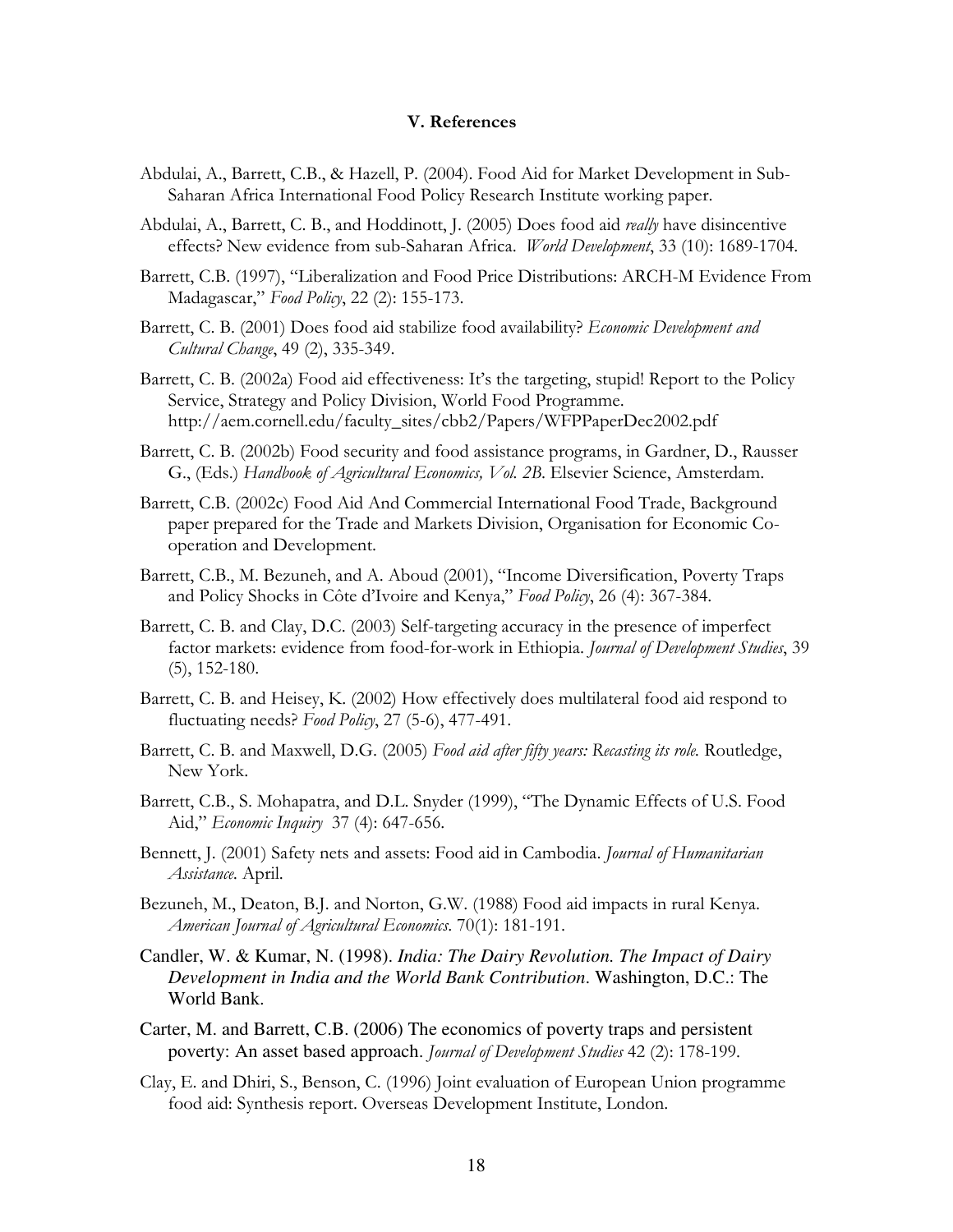- Clay, E., Riley, B. and Urey, I. (2005) The development effectiveness of food aid: Does tying matter? Organization for Economic Cooperation and Development, Development Assistance Committee. Report DCD/DAC/EFE(2004)9.
- Colding, B. and Pinstrup-Andersen, P. (2000) Food aid as an instrument: Past, present, and future. In Tarp, F. (Ed.) Foreign Aid and Development: Lessons Learnt and Directions for the Future. Routledge, London.
- Cox, D., Hansen, B. and Jimenez E. (2004) How responsive are private transfers to income? Evidence from a laissez faire economy. Journal of Public Economics 88 (9-10), 2193- 2219.
- Deloitte Consulting (2005) FY 2005 Title II Bellmon monetization and distribution study: Ethiopia.
- Dean, H. (ed.) (2004) The ethics of welfare: Human rights, dependency and responsibility. Bristol: The Policy Press.
- Dercon, S. (2004) Insurance Against Poverty. Oxford: Oxford University Press.
- Dercon, S. and Krishnan P. (2003) Food aid and informal insurance. CSAE WPS/200-01. The Centre for the study of African Economies Working Paper Series. 187.
- De Waal, A. (1989) Famine that Kills: Darfur, Sudan 1984-5. Oxford: Clarendon Press.
- De Waal, A. (1997) Famine crimes: Politics and the disaster relief industry in Africa. James Currey. Oxford.
- Doornbos, M., van Dorsten, F., Mitra, M., & Terhal, P. (1990). Dairy Aid and Development: India's Operation Flood. Indo-Dutch Studies on Development Alternatives 3. New Delhi/Newbury Park/London: Sage Publications.
- Dorosh, P., Shahabuddin, Q., Aziz, M.A. and Farid, N. (2002) Bumper crops, Producer disincentives, and persistent poverty: Implications for food aid programs in Bangladesh. IFPRI MSSD Discussion paper No. 43.
- Duffield, M. (2001) Global Governance and the New Wars. London: Zed Books.
- Faminow, M. D. (1995) Issues in valuing food aid: the cash or in-kind controversy. Food Policy, 20 (1), 3-10.
- Gibson, J., Le, T., Olivia, S. and Rozelle, S. (2005) Private transfers and the crowding out hypothesis: Semiparametric and threshold regression evidence from four developing countries. Working paper.
- Gilligan, D. and Hoddinott, J. (2005) Using community targeting to provide drought relief: Evidence from Ethiopia. International Food Policy Research Institute, Washington DC.
- Grassroots International (1997) Feeding dependency, starving democracy: USAID policies in Haiti. Visited September 25, 2005. http://www.grassrootsonline.org/haiti\_food\_security.html
- Groupe URD (2005) "Real-time review of selected food aid and non-food programmes implemented in Afghanistan and implications for emergency food security assessments." Draft. August.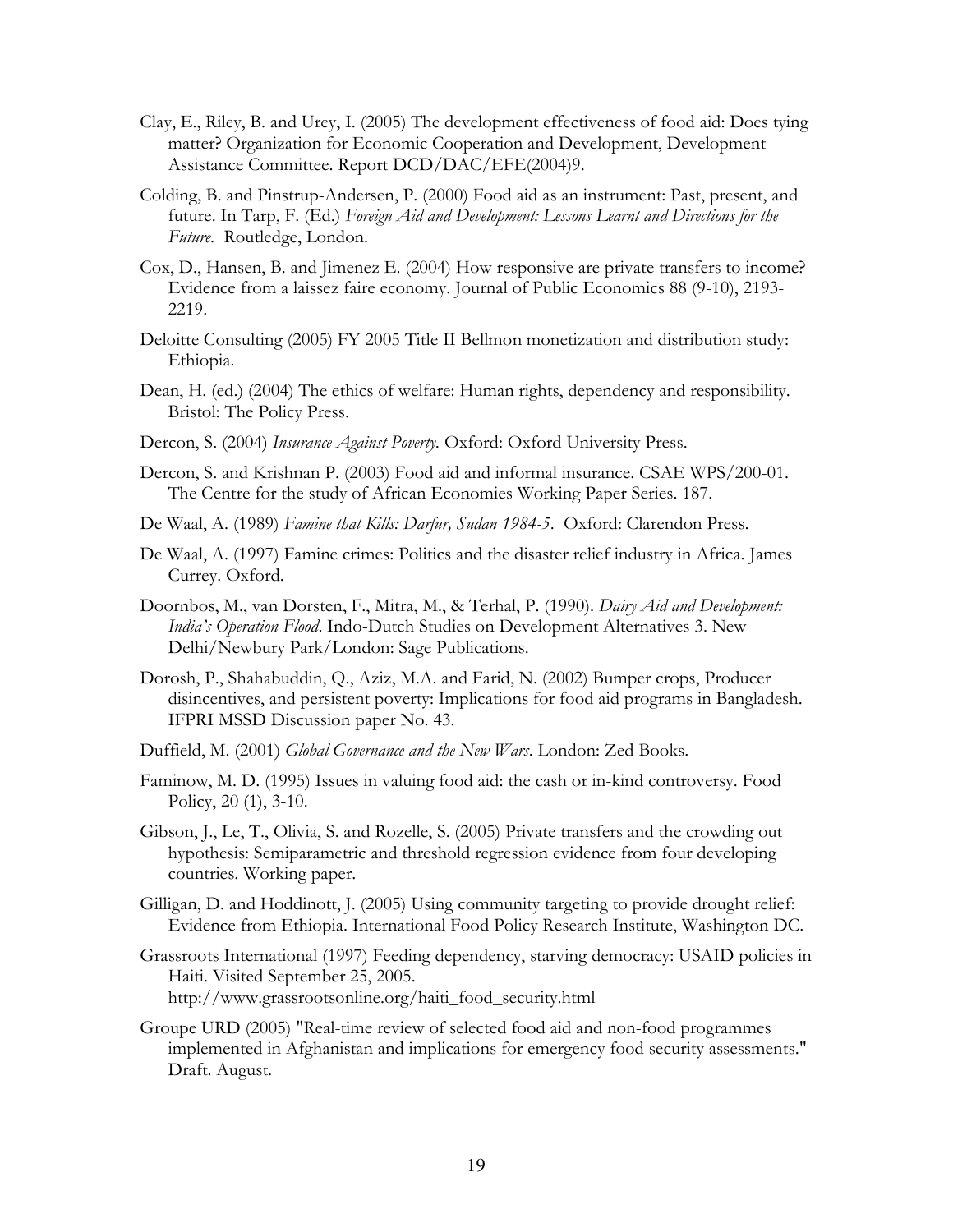- Harvey, P. and Lind, J. (2005) Dependency and humanitarian relief: A critical analysis. Overseas Development Institute. HPG Research Report 19. July.
- Hoddinott, J. (2003) Examining the incentive effects of food aid on household behavior in rural Ethiopia. International Food Policy Research Institute, Washington DC, and World Food Program, Rome: Linking Research and Action.
- Holden, S. Barrett, C.B. and Hagos, F. (2006) Food-for-work for poverty reduction and promotion of sustainable land use: Can it work?" Environment and Development Economics. 11 (1): 15-38.
- Hopkins, R.F. (1984). The evolution of food aid: Towards a development first regime. Food Policy, 345-362.
- Isenman, P. J. and Singer, H. W. (1977) Food Aid: Disincentive Effects and Their Policy Implications. Economic Development and Cultural Change 26, 205-237.
- Jackson, T. and Eade, D. (1982) Against the Grain: The Dilemma of Project Food Aid. Oxfam.
- Jean-Baptiste, C. (1979) Development or Dependency? Food Monitor No. 9, p. 11.
- Kanbur, R., Keen, M. and Tuomala, M. (1994) Labour supply and targeting alleviation programs. World Bank Economic Review. 8(2): 191- 211.
- Keen, D. (1994). The Benefits of Famine: A Political Economy of Famine and Relief in Southwestern Sudan, 1983-1989. Princeton: Princeton University Press.
- Kibreab, G. (1993) The myth of dependency among camp refugees in Somalia: 1979-1989. Journal of Refugee Studies, 6: 321-349.
- Lappe, F. M. and Collins, J. (1977) Food First. Ballantine Books.
- Leach, M. (1992) Dealing with displacement: Refugee-host relations, food and forest resources in Sierra Leonian Mende communities during the Liberian influx, 1990-91. Institute of Development Studies, Research Report No. 22.
- Lensink R. and White, H. (1999) Aid dependence: Issues and indicators. Expert Group on Development Issues.
- Lentz, E., Barrett, C. B. (2005) Food aid targeting, shocks and private transfers among East African pastoralists. Working paper
- Lentz, E.C., C.B. Barrett and J. Hoddinott (2005), "Food Aid and Dependency: Implications for Emergency Food Security Assessments," World Food Programme desk study.
- Lind, J. and Jalleta, T. (2005) Poverty, power and relief assistance: Meanings and perception of "dependency" in Ethiopia. Humanitarian Policy Group Background Paper, London: Overseas Development Institute. July.
- Little, P. (2005) Food aid dependency in rural Ethiopia: Myth or reality? Draft. February.
- Lowder, S. (2004) A post-Schultzian view of food aid, trade, and developing country cereal production: A panel data analysis. A dissertation prepared for Ohio State University.http://aede.osu.edu/programs/RuralFinance/PDF%20Docs/Dissertations/ Lowder.Sarah.pdf.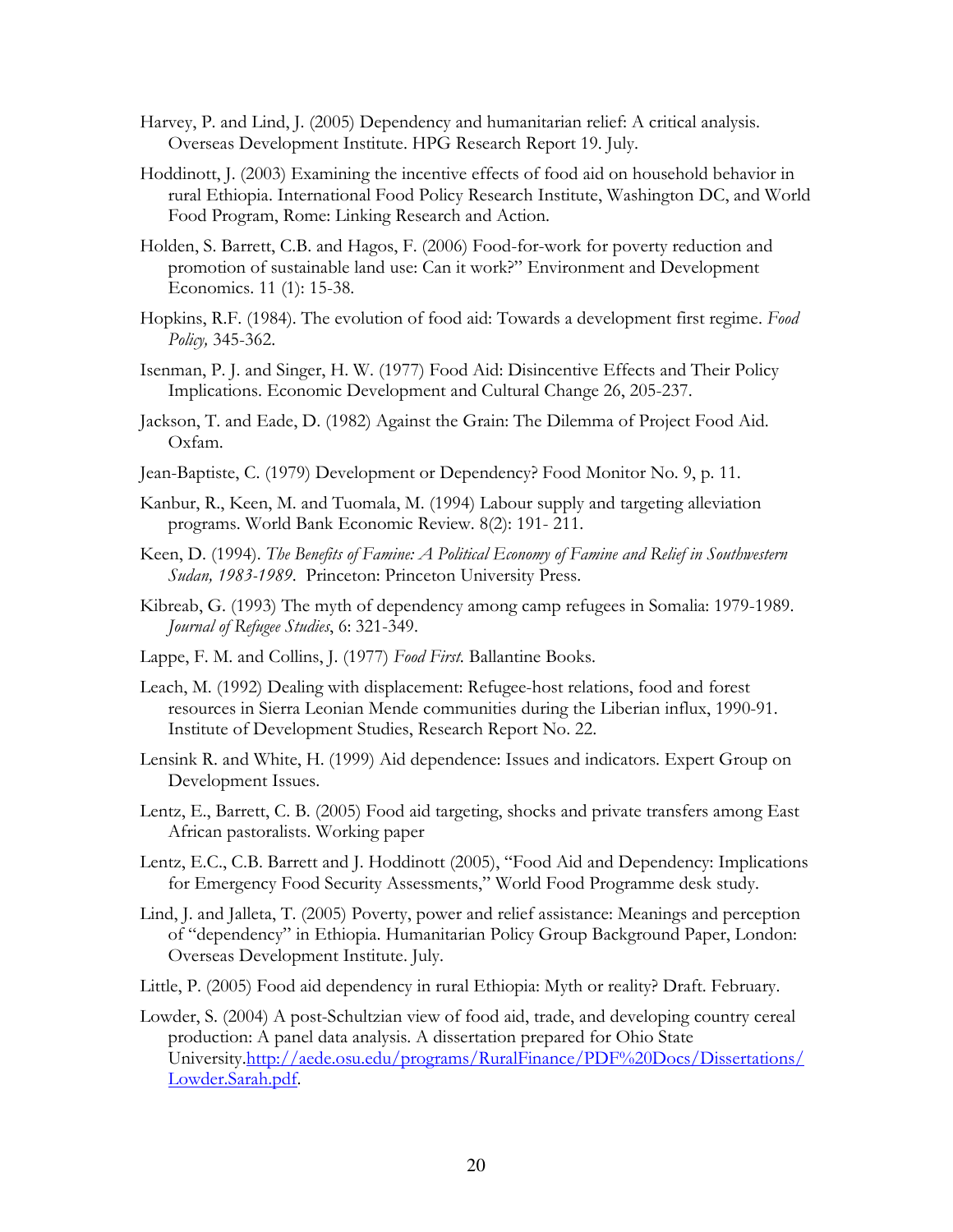- Macrae, J. and Leader, N. (2000) 'Shifting Sands: The Search for Coherence Between Political and Humanitarian Responses to Complex Political Emergencies' HPG Report No 8. London, ODI.
- Macrae, J. and A. Zwi, eds. (1994). War and Hunger: Rethinking International Responses to Complex Emergencies. London: Zed Books.
- Maxwell, S. and Singer, H. W. (1979) Food aid to developing countries: A survey. World Development. 7: 225-247.
- Maxwell, S. (1991) The Disincentive Effect of Food Aid: A Pragmatic Approach in Clay, E. and Stokke, O. (Eds), Food Aid Reconsidered: Assessing the Impact on Third World Countries, Frank Cass in collaboration with EADI, Geneva, pp. pp. 66 - 90.
- McPeak J.G. (2003a) Analyzing and assessing localized degradation of the commons. *Land Economics*, 78(4): 515-536.
- McPeak, J.G. (2003b), Fuelwood Gathering and Use in Northern Kenya: Implications for Food Aid and Local Environments, USAID Global Livestock CRSP Research Brief 03- 01-PARIMA.
- Molla, M. G. (1990) Politics of Food Aid: Case of Bangladesh. Academic Publishers.
- Organisation for Economic Co-Operation and Development (2003). Export Competition Issues Related to Food Aid, mimeo.
- Quisumbing, A. (2003). Food Aid and Child Nutrition in Rural Ethiopia. World Development 31(7), 1309-24.
- Ralyea, B. with the FAM Working Group (1999) Cooperating Sponsor Monetization Manual. http://www.foodaidmanagement.org/mtznman.html
- Ravallion, M. (1991) Reaching the rural poor through public employment: Arguments, lessons, and evidence from South Asia World Bank Research Observer, Vol. 6(No. 1), pp. pp. 153 - 76.
- Ravallion, M. (1997) Famines and economics. Journal of Economic Literature. 35, September: 1205-1242.
- Ridell, R. and Sobhan, R. (1996) Aid dependency: Causes, symptoms and remedies. SIDA Project 2015.
- Rieff, D. (2002). A Bed For The Night: Humanitarianism in Crisis. New York: Simon and Schuster.
- Salisbury, L. N. (1992) Enhancing Development Sustainability and Eliminating Food Aid Dependency: Lessons from the World Food Programme, City and Regional Planning, Cornell University.
- Stewart, F. (1998). Food Aid During Conflict: Can One Reconcile Its Humanitarian, Economic, and Political Economy Effects? American Journal of Agricultural Economics 80 (3): 560-565.
- Tschirley, D., Donovan, C. and Weber, M.T. (1996) Food aid and food markets: Lessons from Mozambique. Food Policy, 21(1): 189-209.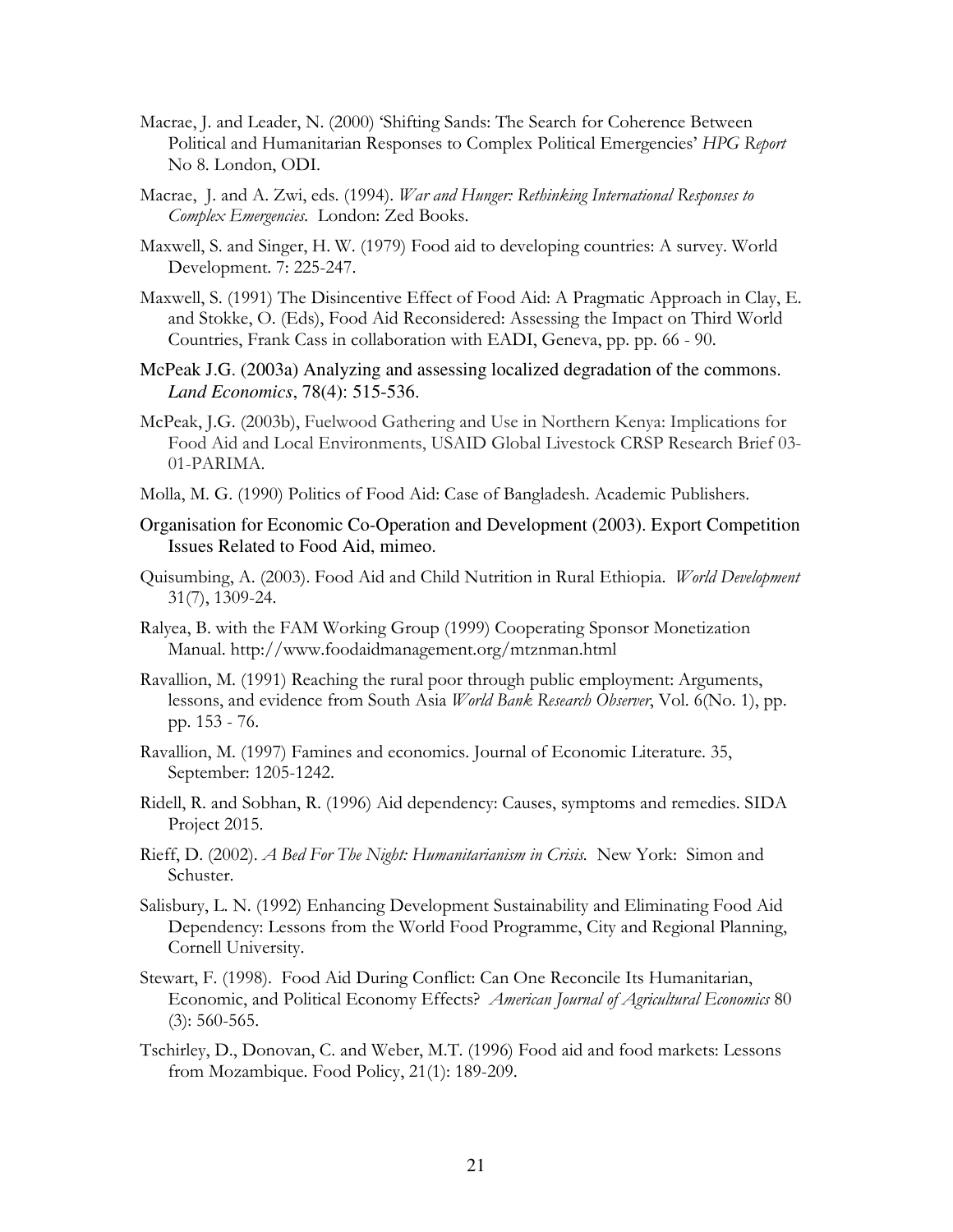- Tschirley, D., Howard, J. (2003) Title II food aid and agricultural development in Sub-Saharan Africa: towards a principled argument on when, and when not, to monetize. MSU International Development Working Papers Michigan State University, East Lansing, MI. No.91.
- USAID (1985) Background Paper and Guide to Addressing Bellmon Amendment Concerns on Potential Food Aid Disincentives and Storage.
- United States Department of Agriculture Foreign Agricultural Service (2001). Report to Congress on Food Aid Monetization.
- World Food Programme (2004). Nutrition In Emergencies: WFP Experiences and Challenges. Rome: WFP.
- Yamano, T., Alderman, H., and Christiaensen, L. (2003). Child Growth, Shocks, and Food Aid In Rural Ethiopia, World Bank working paper.
- Younger, S. (1992) Aid and the Dutch Disease: Macroeconomic management when everybody loves you. World Development. 20(11), November.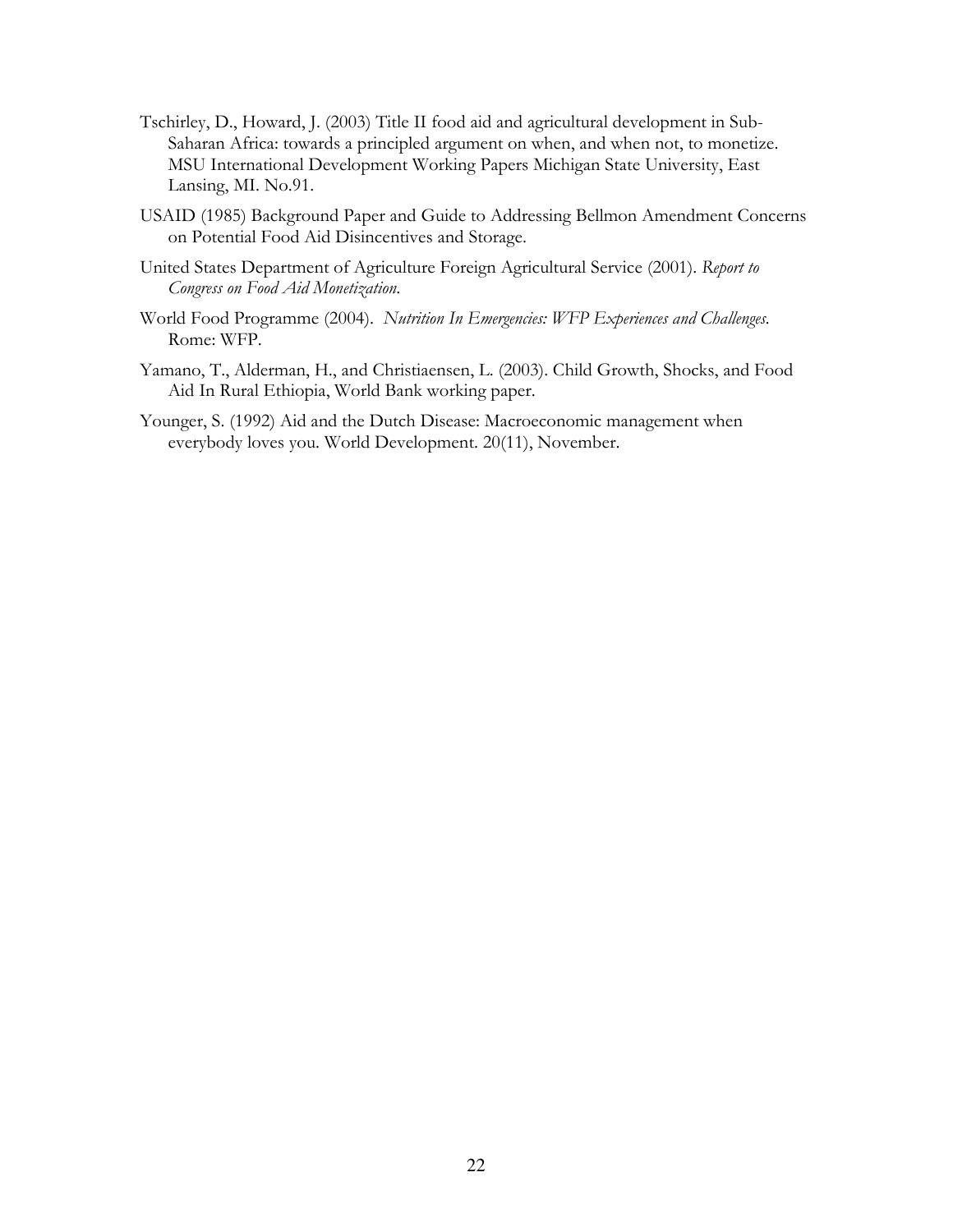## Figure 1: Possible Unintended Effects of Food Aid

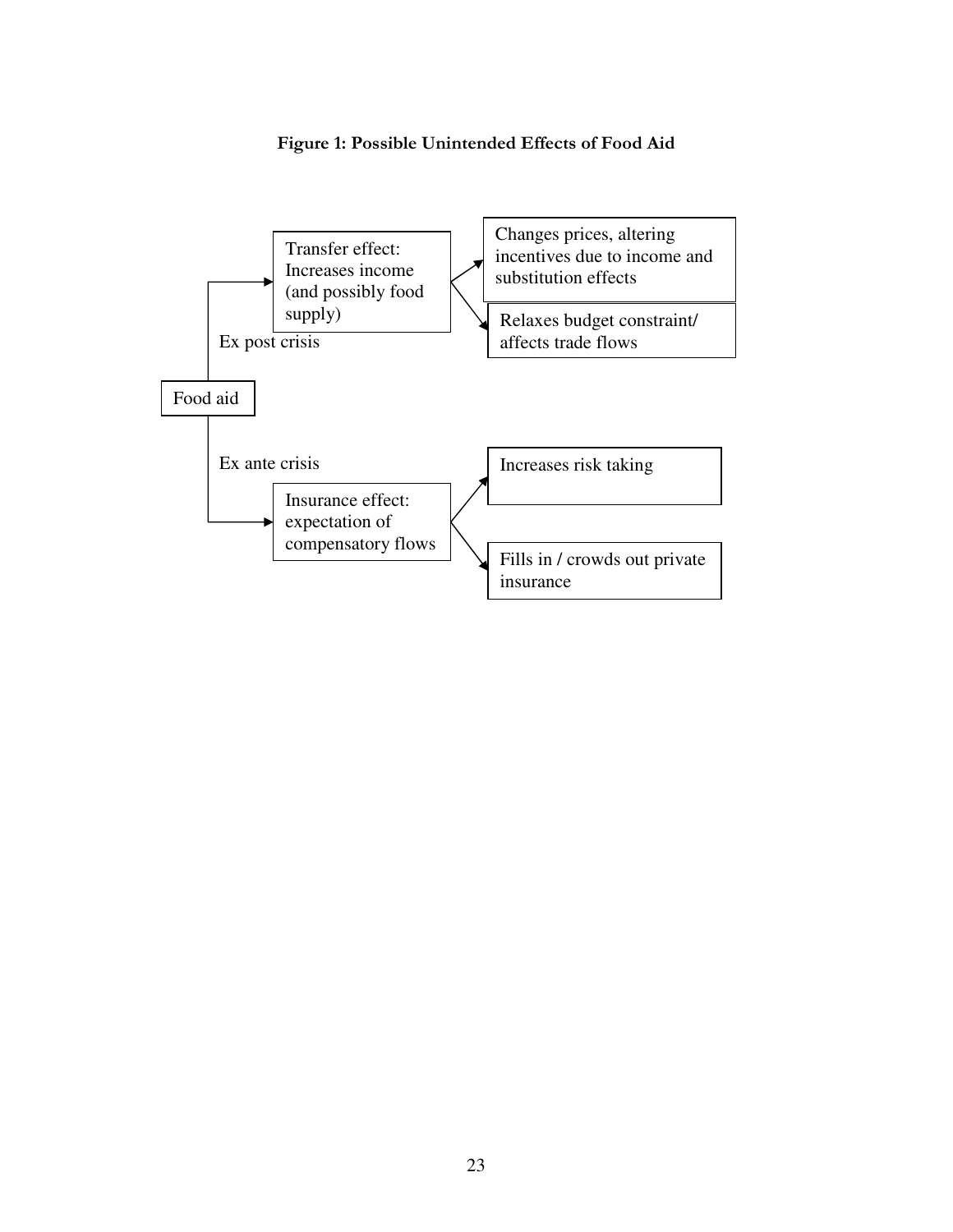# Figure 2: Welfare Effects of Food Aid Transfers and Induced Food Price Effects

| <u>iving I you mu Distribution</u> |                           |                                   |  |
|------------------------------------|---------------------------|-----------------------------------|--|
|                                    | Net Food<br><b>Buyers</b> | <b>Net Food</b><br><b>Sellers</b> |  |
| <b>Food Aid</b><br>Recipients      | <b>Very</b><br>positive   | Ambiguous                         |  |
| Food Aid Non-<br>Recipients        | <b>Positive</b>           | Negative                          |  |

2a. In Kind Food Aid Distribution

2b. Local or Regional Food Purchases

|                               | o<br><b>Net Food</b><br><b>Buyers</b> | <b>Net Food</b><br><b>Sellers</b> |
|-------------------------------|---------------------------------------|-----------------------------------|
| <b>Food Aid</b><br>Recipients | Ambiguous                             | Very<br>positive                  |
| Food Aid Non-<br>Recipients   | <b>Negative</b>                       | <b>Positive</b>                   |